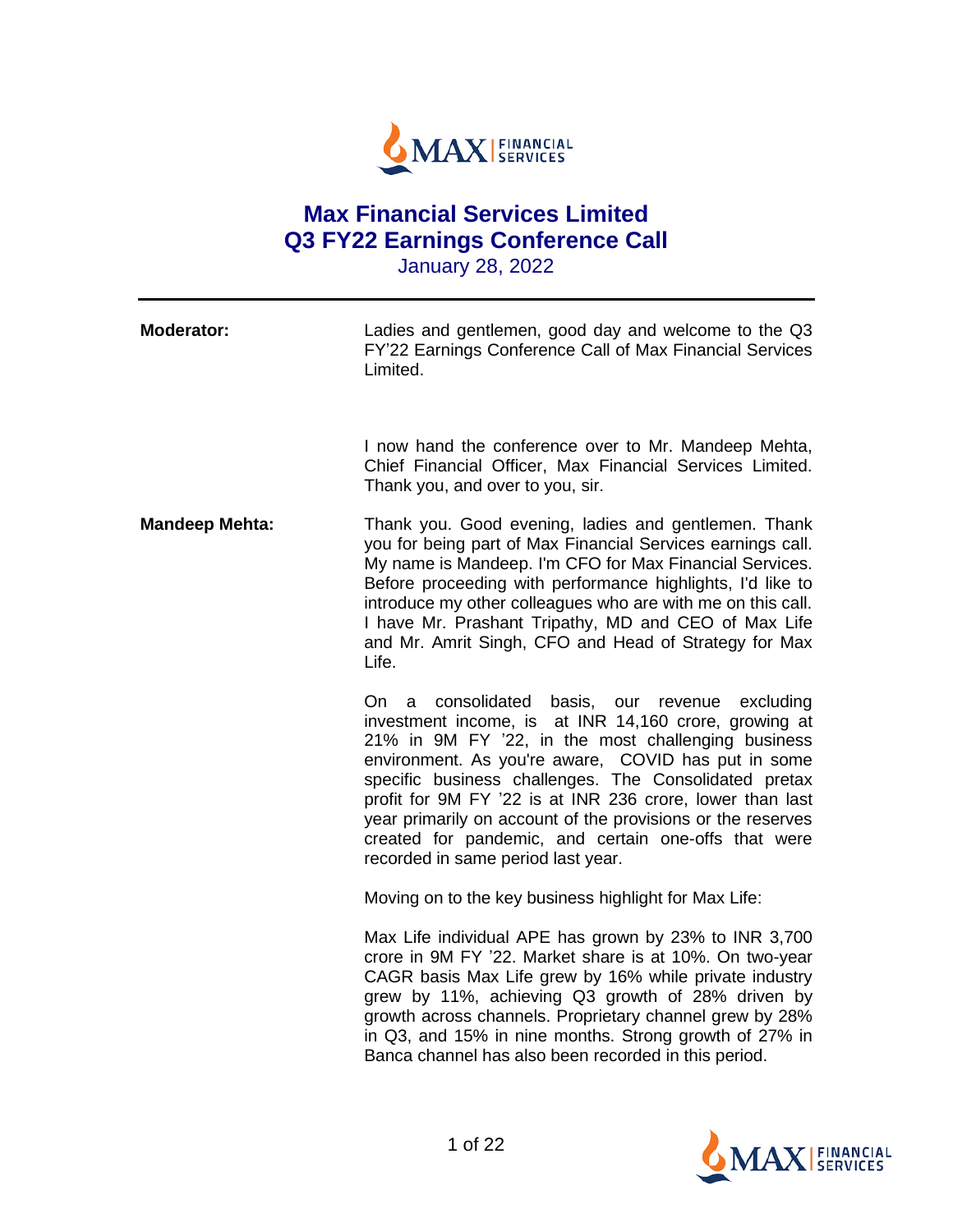NBM for period ending December, stood 25.1%, , and VNB grew at 20% year-on-year basis at INR 942 crore. For last five years, the VNB has grown by 27%. Max Life MCEV is at INR 13,412 crore at the end of Dec'21. MCEV on operating basis has grown at 18.1% annualized, which increases to 19.2% after excluding one-off impact of COVID-19, including non operating variance RoEV is 18.2%.

Gross premium grew by 21% to INR 14,415 crore, and renewal premium grew by 19% to INR 9,128 crore. 13-month persistency improved by 270 basis point to 85.3%, and 61-month persistency by 55 basis point to 54.2%.

Death claim run rate has come down since September '21, after peaking in July '21, and unutilized pandemic reserves at the end of December '21 are at INR 208 crore. Individual sum assured of new business has grown by 17% in Q3 FY '22 led by growth in protection. Solvency surplus of over 150% of RSM is at INR 1,842 crore with solvency ratio at 207%. AUM at the end of December '21 is at INR 1,02,471 core, and with this Max Life is the fourth largest manager of private life insurance AUM. PAR funds size is almost INR 52,000 crore.

We continue to maintain our rank of 18 in Great Places to Work in FY '21, we are also at rank 55 among the Great Places to Work in Asia. And continuing from FY '21 survey that we reported earlier, we are ranked number 1 in. Customer Loyalty as well.

Max Life has also received IRDA permission to set up a new company for pension fund management, and formation of that company is underway. Max Life has also launched a new par product called Smart Wealth income plan in Q3 FY '22. We also conducted India Retirement Index study in partnership with Karvy Insights. India's retirement index stands at 44, health and financial preparedness, a key retirement concern amongst Indians.

MLIC has formulated and launched ESG strategy comprising of four pillars, which is work ethically and sustainably, care for people and community, financial responsibility and green operations. Details of this ESG journey is included in the Investor Release deck.

To sum up, Max Life will continue trajectory of driving strong shareholder outcomes with Axis as a new JV partner. Good progress made on five pillars of Max Life strategy vis-à-vis predictable and sustainable growth,

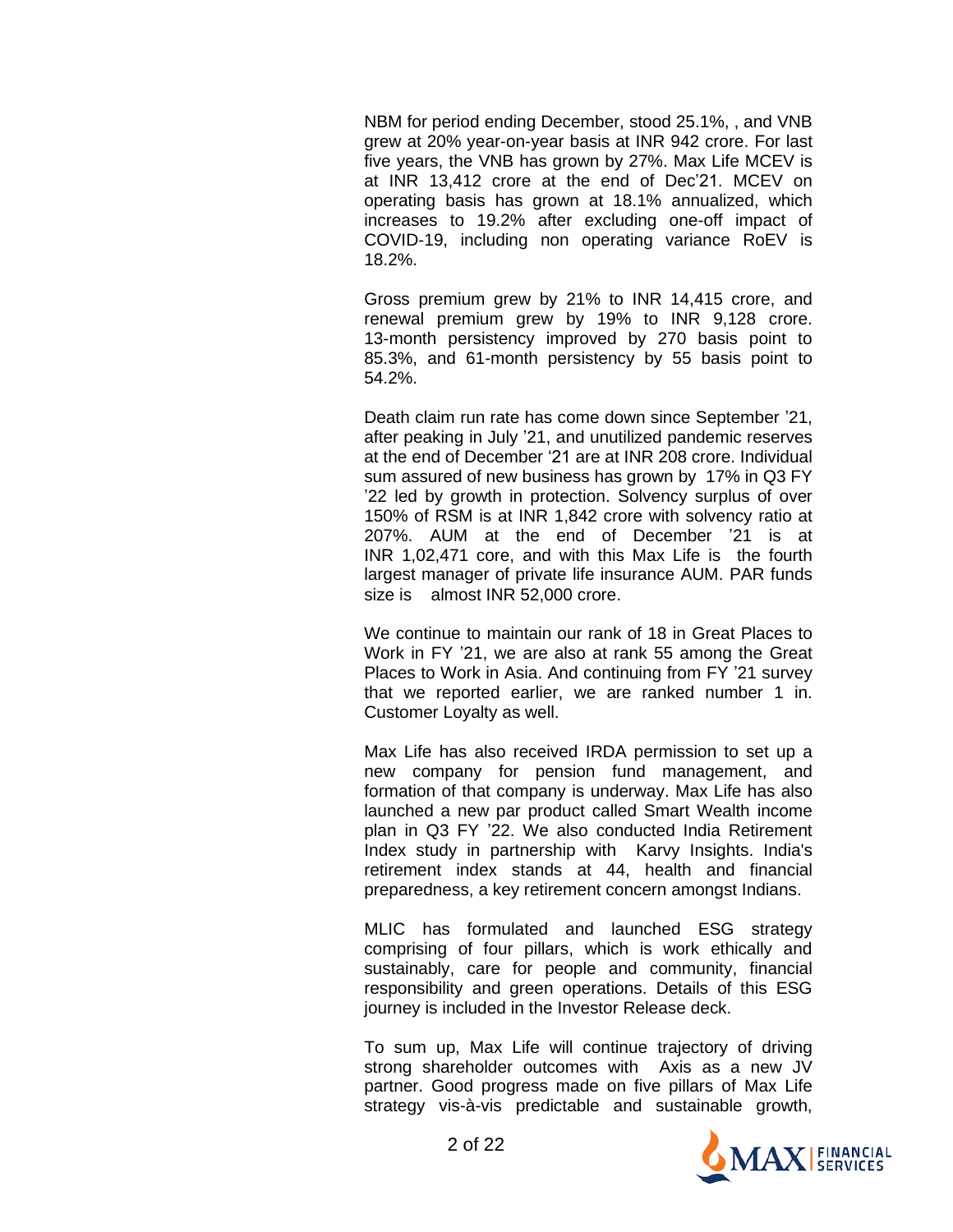product innovation to drive margins, customer centricity across value chain, digitization and analytics as foundation and augment human capital as mentioned earlier.

On that note, I'll hand over to the moderator to open the floor for Q&A.

**Moderator:** Thank you very much. We will now begin the question and answer session.

> The first question is from the line of Swarnabha Mukherjee from B&K Securities. Please go ahead.

- **Swarnabha Mukherjee:** A couple of questions from my side. First one was on the product mix. So, sir, for this quarter, what I see is that a larger contribution has come from ULIP. Now, is it the only factor that has impacted our VNB margin, as given in the change in mix? Or is there anything else to read into that? In addition to that, sir, on the traditional side, as you mentioned with the launch of the PAR product, and also the longer variant of the Smart Wealth plan, what is the traction that we are seeing now? Because those were I think launched towards the end of the quarter. So that would be my first question, sir.
- **Prashant Tripathy:** Thank you very much for your questions. This is Prashant. And thanks to everybody, for taking out time, we recognize that it's Friday at seven o'clock. So we really appreciate your interest in our financials.

Your observation is right. I think, if you recall my guidance, last quarter, we did speak about being in the range of 25% to 26%. We are in near abouts. And it was very important for us to recognize that there is a balance needed between sales momentum, sales growth, market share and product mix. And we took that tactical call. Also, if you notice, the change in product mix predominantly is in our partnership channels, Axis Bank. And at the end of the year, typically we have contest like MDRT, and that contest actually also resulted into higher share of ULIP. But if you are asking the question about why we are lower than last year on new business margin, that's the only reason why we are lower. The product mix was focussed more towards non PAR last year and this year it has higher ULIP mix. But the good part is we saw a lot of traction on our new sales. Our new sales are up 30%. Our proprietary channels have also grown 28%, which is really fantastic. So both relationship

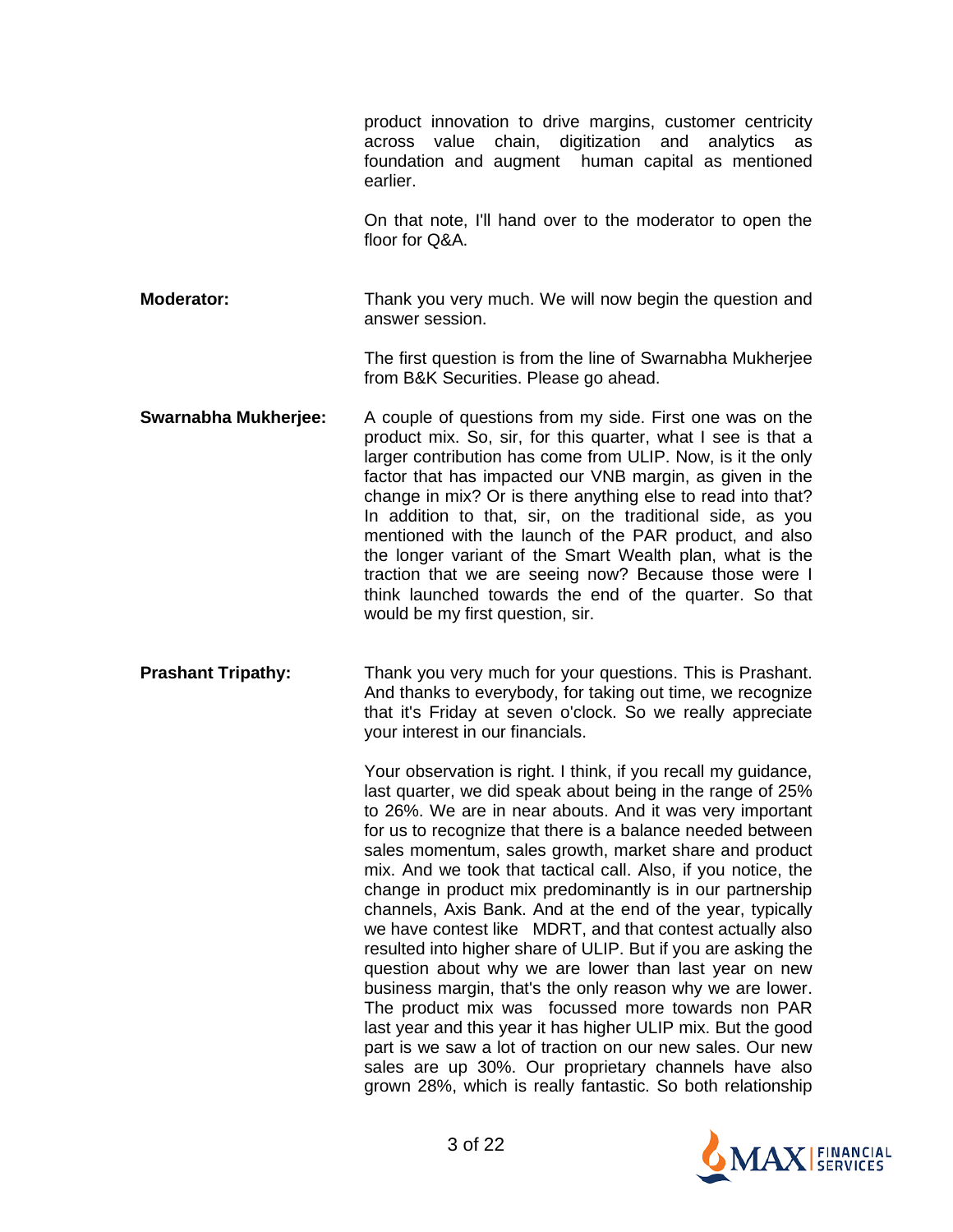and own channels saw growth rates north of 28%. That was quite good about the quarter.

On the question that you asked about margins, Amrit, do you want to take that?

- **Amrit Singh:** Yes. So I think Prashant did answer that the decline in margin comprises largely because of product mix, but if you look at a sub segment level, actually our margins have held steady whether it is non PAR savings, protection or ULIP. In fact for Q3FY22, we have seen an improvement in the margin profile of our participating business given the new launch of the product that we saw for ourselves. This product actually has had a very successful launch. We crossed INR 100 crore in the shortest time ever, for any product launch that we have done for ourselves, and you can see the increase in PAR mix, which has kind of come through. And the growth in PAR business continues to be very robust in this particular financial year.
- **Swarnabha Mukherjee:** Sure, sir. Any comments on the Smart Wealth longer variant also? Any additional traction that you are seeing from that side?
- **Amrit Singh:** So, I'm assuming you're referring to the participating Smart Wealth income plan that we have launched, which actually has a longer variant. Are you referring to that?
- **Swarnabha Mukherjee:** I'm referring to the guaranteed product. Guaranteed side.
- **Amrit Singh:** So we, I mean, if the question is that on non-PAR we have, it's a very healthy mix of both long income and short income. So, it's a very healthy mix. This product has now been alive for over a year and a half kind of a period actually. And we have been doing quite well on this particular product. We just added a couple of variants with PPT of 7-8 years, . Those have also been adopted and embed quite smartly within the channel.
- **Swarnabha Mukherjee:** Another question was on the distribution, sir. If you could share the contribution of Axis Bank in the APE for 9MFY22, or Q3FY22.

**Amrit Singh:** It's around 67% in Q3

**Swarnabha Mukherjee:** If I'm allowed to squeeze in one more question, about the individual protection, so, your plans on the pricing going forward from this segment, and if you can throw some color on the retention levels that you have on these products?

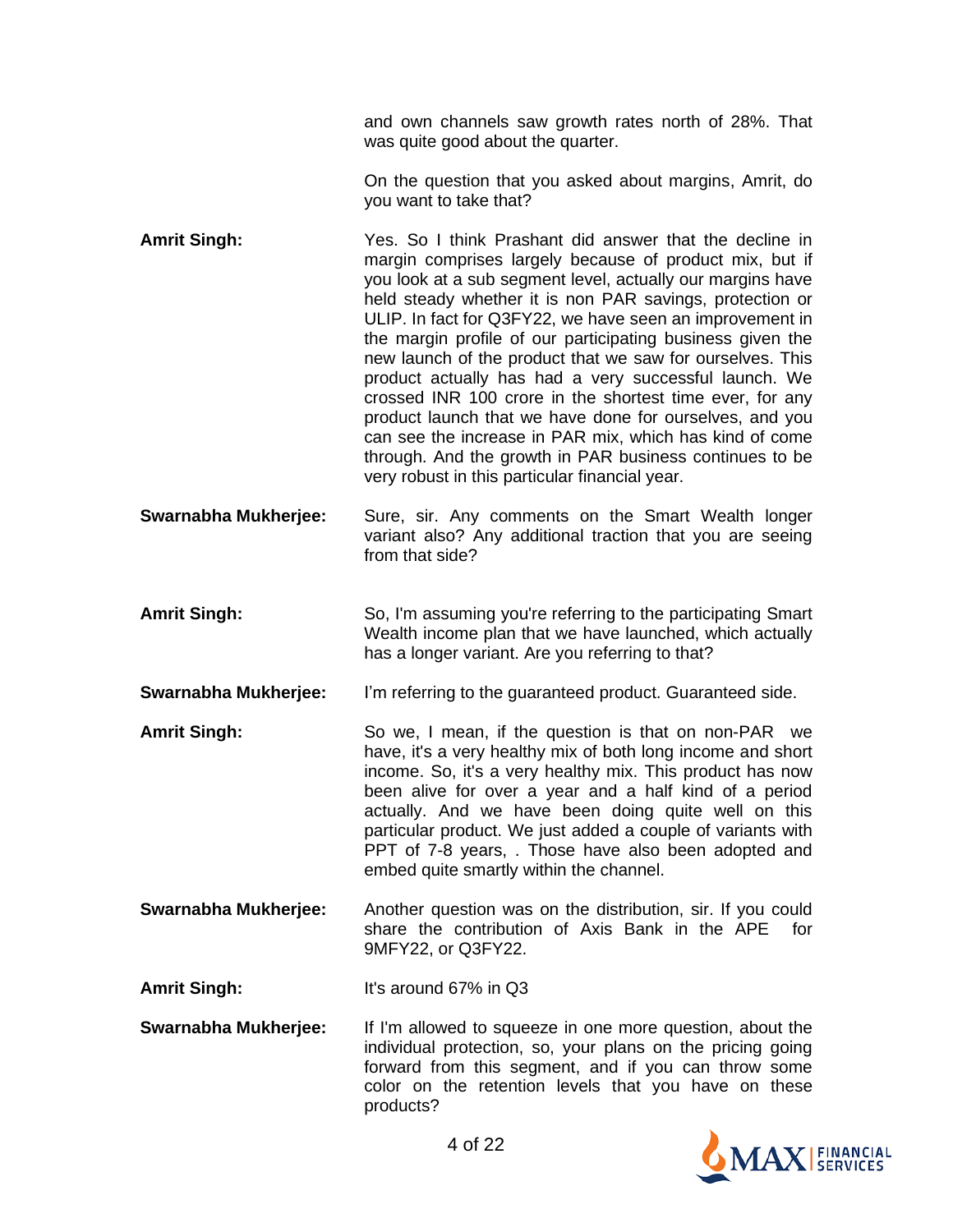**Prashant Tripathy:** Yes. So protection, actually we took some calls in the first half of the year, really driven by what was happening during Delta variant, and took some calls around our underwriting norms. That, of course, caused our retail as well as group protection to go down and that's quite well mentioned, but what we have done is now we are increasing the proportion and as I have been saying, this is a very strategic area for Max Life Insurance, we do want to grow and in Q4FY22, we have started to grow at total protection level, we have started to grow every month on the retail book alsowe have been in discussion with reinsurance partners, as time has passed. Of course, there are some increases which are anticipated because reinsurance rates will go up, basis their experience. And we are out looking a price increase. Right now, as things stand, we are in negotiation with them. So, it will be hard for me to tell you exactly what number but it will be a nominal price increase that we're out looking. That price hike should come as soon as we finalize our negotiations with our reinsurance partners. We are going to protect our margins. So whatever increase comes out, we're going to pass it down through the price. As far as retention is concerned, that's a normal trend which is happening I think, out of the experience that COVID posed to everybody and to the reinsurance partners, there is a requirement for Max Life Insurance like all other life insurance companies to retain more. I'm expecting that our current retention, which is today at around INR 20 lakh, that will go up. I think it will go up to more in between INR 30 lakh to INR 35 lakh. So that's the retention that we will have. And we are quite pleased about it because this is a strategic area. We have lot of learning behind us. So, in a way, it's a very positive move because that creates better alignment of purpose as well as better understanding between the reinsurance provider and the life insurance company. That's the extent of price hike as well as the retention that we're out looking.

**Moderator:** The next question is from the line of Madhukar Ladha from Elara Capital. Please go ahead.

**Madhukar Ladha:** Hi, good evening. Thank you for taking my question. First on the non-PAR business and the business mix that can shape up. So, what I'm understanding is that the non-PAR business is now getting very competitive with other players offering competitive IRRs. And margins have sort of come off. That's what some of the feedback that I have got. So, what has been our experience?

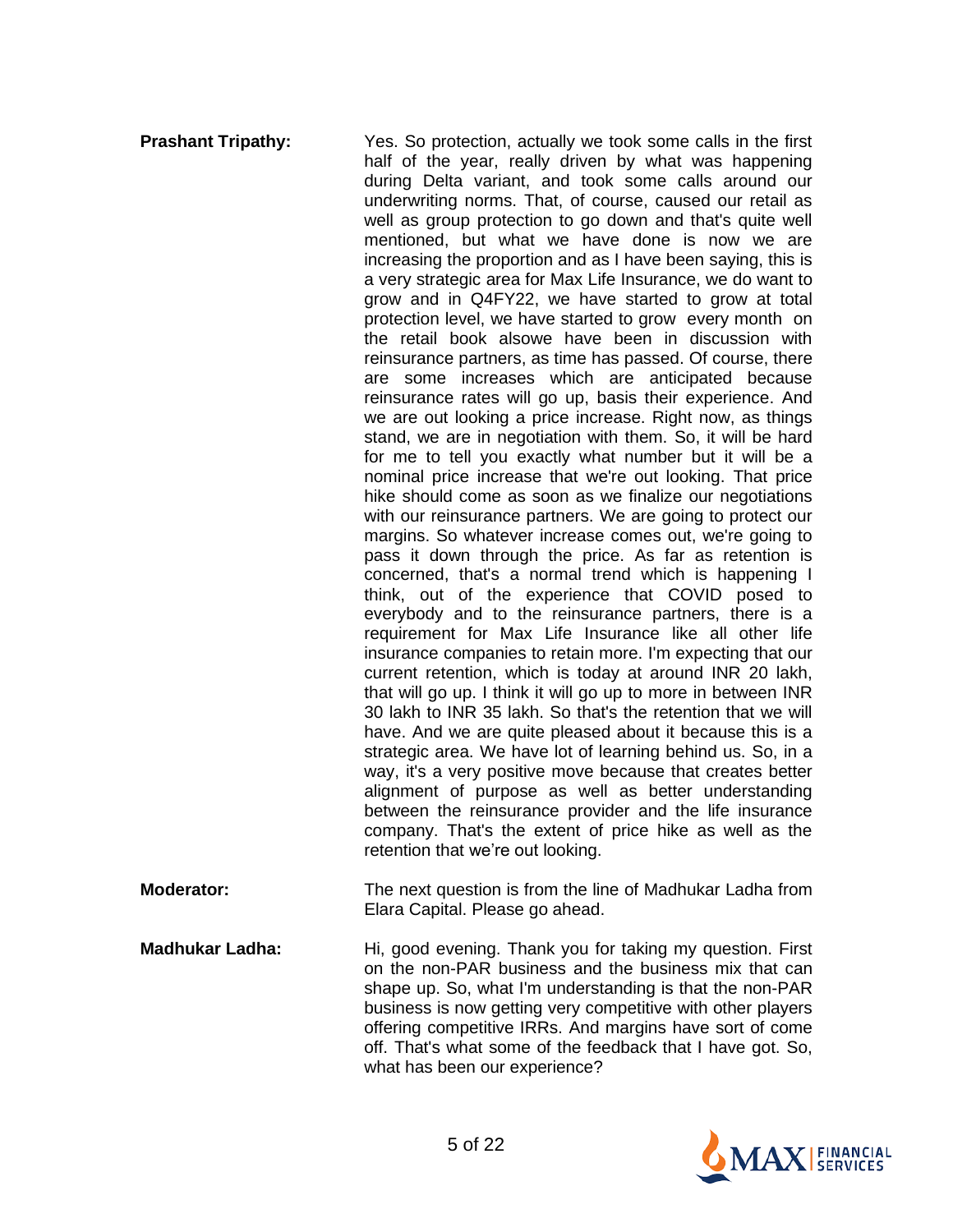Second, is in an environment where short term rates sort of rise and you see a flattening of the yield curve, do we think that we will be able to sell the same level of non-PAR protection that we have been doing for much of this year? Or do you think that the mix will again sort of start off gravitating towards PAR and ULIP?

And the last question, just sort of on the COVID hit. Can you tell me what the COVID hit has been for 9MFY22, for hit in the P&L?

**Amrit Singh:** Firstly, non-PAR margin profile for us YTD actually has improved. And even in the last call, we had indicated that last year, we had a new launch of the product, which has now run full cycle. So, on a YTD basis, the non-PAR design product actually has improved for us. Now, taking a cross section of Q3FY22, the margins are stable as compared to last year Q3. So this summary that you said of there is a shrinkage of margin, we haven't experienced that. And also, you will remember that a non-PAR design is a mix of many things. You have various income points, various premium payment times that you have, which you can optimize for, to ensure the margin remains protected. So that's what has happened in Q3FY22.

> Now, coming to your question around what's the movement on the spreads effectively, let's say the short term versus the long term. I think so far, we monitor this very closely. It is an important pricing decision for us of how we moderate pricing and consider variants. So far, we have seen, long term moves faster than the short term. Short term has also increased, but the increase of long term is higher. So, it is so far supporting us., Historically in India the yield curve has been more flattish. And that's how it used to be before COVID era. And as and when that happens, I think a couple of things happen. Firstly, an increase of interest rate also gives you an opportunity to increase IRR because the margin sensitivity is that if interest rates go up, it actually helps us. So, we will take the right call of how to moderate this particular number of where the IRR can move up and down. That's a moderation that we'll do whenever the curves move in that particular direction.

**Madhukar Ladha:** Do you think the supply of FRAs we can get impacted because if let's say the yield curve flattens then it would be less attractive for the banks to write that many FRA, right? I mean because the spreads for them would reduce. Is my understanding correct on this?

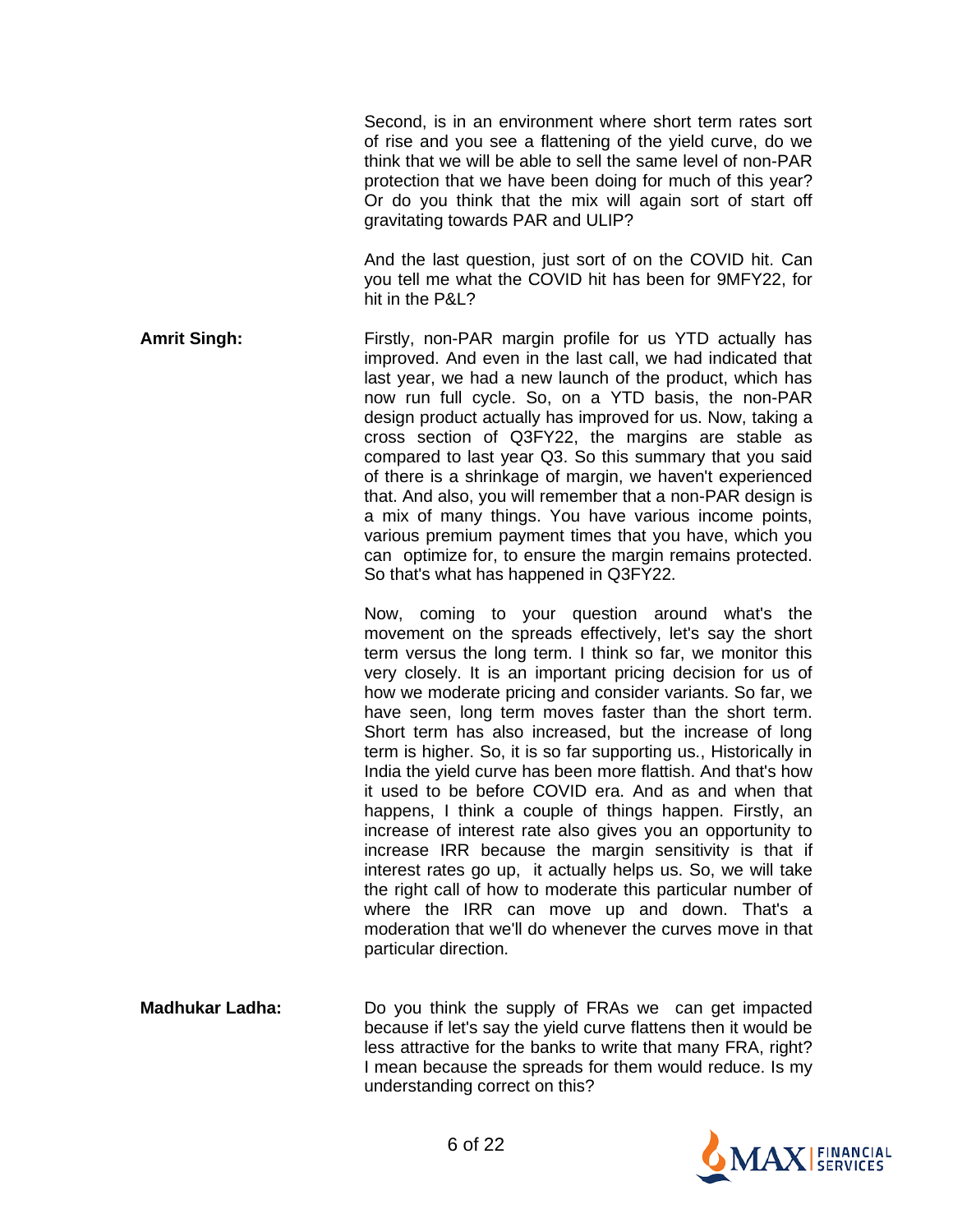**Amrit Singh:** I mean, the lock-in FRA rate that will come to us will become lower, I mean, from their attractiveness perspective, obviously, there is a difference between the short and long. So just that the FRA rate that we lock in or we get for ourselves, potentially can come off a little bit. The spread that we're getting over G sec can come off - can come under a bit of a pressure for us, and that's how you offset it by offsetting the IRR of the customer. **Madhukar Ladha:** Right, right. Understood. Go ahead on the COVID thing. **Amrit Singh:** On COVID, so we don't disclose specifically COVID deaths and COVID value separately. We took a INR 100 crore P&L impact for beefing up the provision last quarter which we're aware of. Apart from that we have not done anything in this particular quarter with respect to COVID. And our closing position and provision sits at INR 208 crore. **Madhukar Ladha:** So, the additional for nine months is INR 100 crore on the P&L. **Amrit Singh:** That's right. **Madhukar Ladha:** And the closing is INR 208 crore. Okay. Thanks. Thanks a lot. **Prashant Tripathy:** Madhukar, when we look at our position and the types of claims that we're receiving notwithstanding any other variant coming our way, with how we see Omicron I think we are sufficiently provisioned and I don't see any risk to our balance sheets, unless a new form of Coronavirus comes our way. **Madhukar Ladha:** Understood, sir. Thank you. Thanks a lot. **Amrit Singh:** Also, Madhukar, this INR 208 crore does not include IBNR. IBNR is separate for us. INR 208 crore is clearly earmarked for pandemic provisions. **Moderator:** Thank you. The next question is from the line of Sanketh Godha from Spark Capital. Please go ahead. **Sanketh Godha:** Just wanted to understand our protection business is broken down into ROP and pure term. And the retention what you are trying to highlight that it will increase to INR 32 lakh to INR 35 lakh will be applicable to both the products in the same way, or we will have a differentiated approach with respect to ROP and pure term.

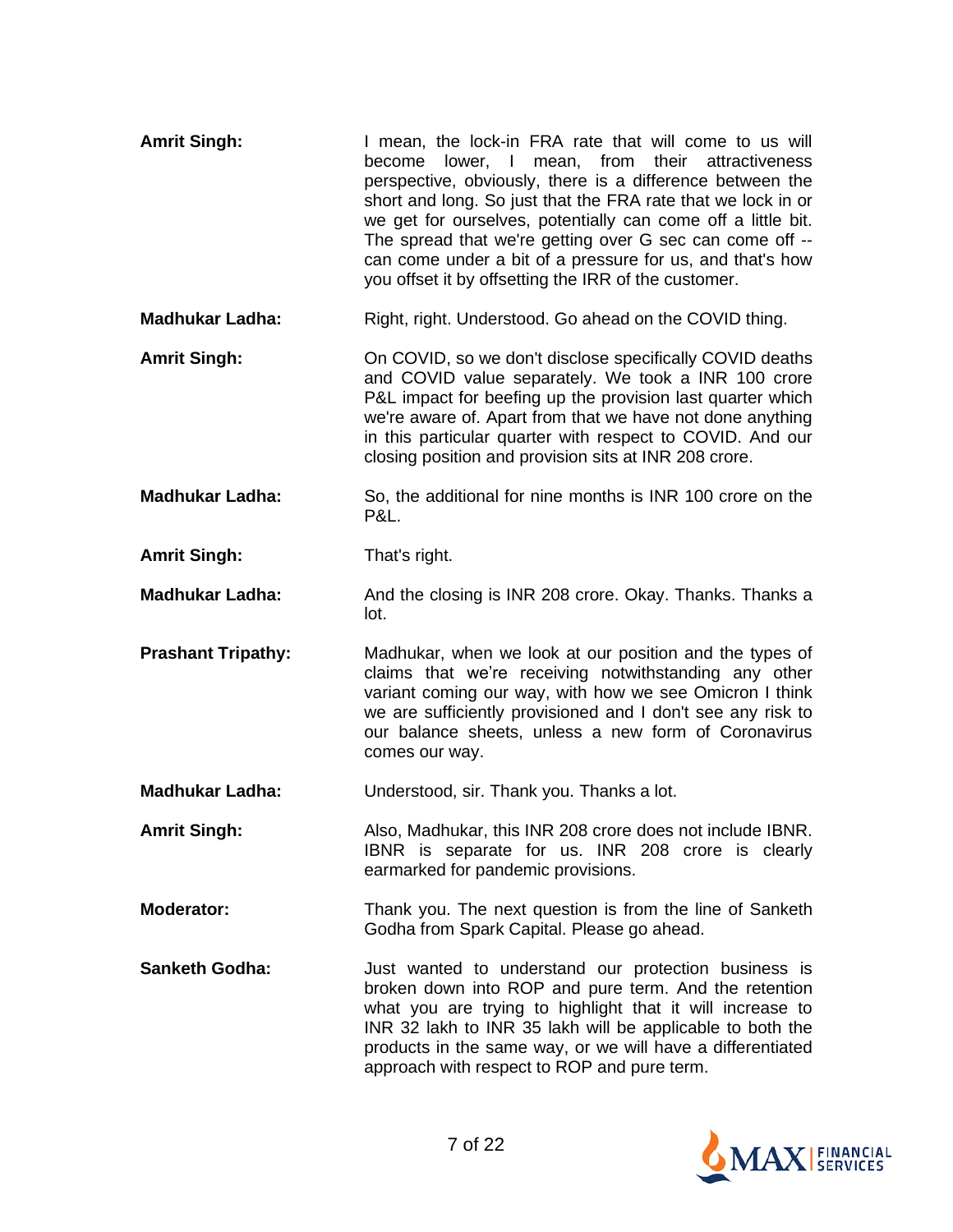| <b>Prashant Tripathy:</b> | Yes, I think it it gets applied to sum assured. So, I                                                                                                                                                                                                                                                                                                                                                                                                                                                                                                                                                                                                                                  |
|---------------------------|----------------------------------------------------------------------------------------------------------------------------------------------------------------------------------------------------------------------------------------------------------------------------------------------------------------------------------------------------------------------------------------------------------------------------------------------------------------------------------------------------------------------------------------------------------------------------------------------------------------------------------------------------------------------------------------|
|                           | suppose it will get applied to both.                                                                                                                                                                                                                                                                                                                                                                                                                                                                                                                                                                                                                                                   |
| <b>Sanketh Godha:</b>     | Okay. And what will be our ROP contribution to be total<br>term, whatever we do right now?                                                                                                                                                                                                                                                                                                                                                                                                                                                                                                                                                                                             |
| <b>Prashant Tripathy:</b> | About one-fourth of total.                                                                                                                                                                                                                                                                                                                                                                                                                                                                                                                                                                                                                                                             |
| <b>Sanketh Godha:</b>     | The second thing which I wanted to understand is that the<br>new PAR product in general, given we always were good<br>in PAR, will that new par product will come with a better<br>margin profile, because it's in income plan. Will it come<br>with a better margin profile compared to the existing PAR<br>we had so within the PAR can be margin accretive?                                                                                                                                                                                                                                                                                                                         |
| <b>Prashant Tripathy:</b> | Yes, it is. Thank you for highlighting. Yes, that's correct.                                                                                                                                                                                                                                                                                                                                                                                                                                                                                                                                                                                                                           |
| <b>Sanketh Godha:</b>     | Okay. And finally, one last one if I can squeeze in. The<br>67% is the Axis Bank contribution. Then if I do a back<br>calculation, it seems that the non-Axis Bank have declined<br>sharply in 9MFY22 around 25% to 30%.                                                                                                                                                                                                                                                                                                                                                                                                                                                               |
| <b>Amrit Singh:</b>       | Let me just interrupt you here. 67% I gave you was Quarter<br>3. For Nine months the number is 65%.                                                                                                                                                                                                                                                                                                                                                                                                                                                                                                                                                                                    |
| <b>Sanketh Godha:</b>     | Okay,. Fair enough. Then finally, on an annuity business, if<br>you can put = an updateon that because every player has<br>become recently very aggressive with annuity. And we are<br>little behind there. On the scales on the scale of how much<br>it is ideally should be contributing to the total APE So if you<br>can give your inputs how you want to build this business<br>and because you're even applied for a NPS license, I<br>mean, the NPS is going to form. So just wanted to<br>understand how do you want this product to drive the<br>growth and how - any lever can come from this particular<br>product from some margin expansion point of view going<br>ahead? |
| <b>Prashant Tripathy:</b> | That's correct. I mean, this definitely is an area of focus<br>and Sanketh, if you did participate in the call that we had<br>done in the month of December, to talk about Max Life<br>Insurance's next four years' strategy, you would have seen<br>that this area is one of the most important areas. We are<br>doing multiple things. So, retirement is going to become a<br>business unit within the organisation. Currently, it is driven<br>all through the channels. We are of course setting up the<br>pension fund management business, there will be people<br>dedicated to not just in our own channels, but also<br>separately source annuities.                           |

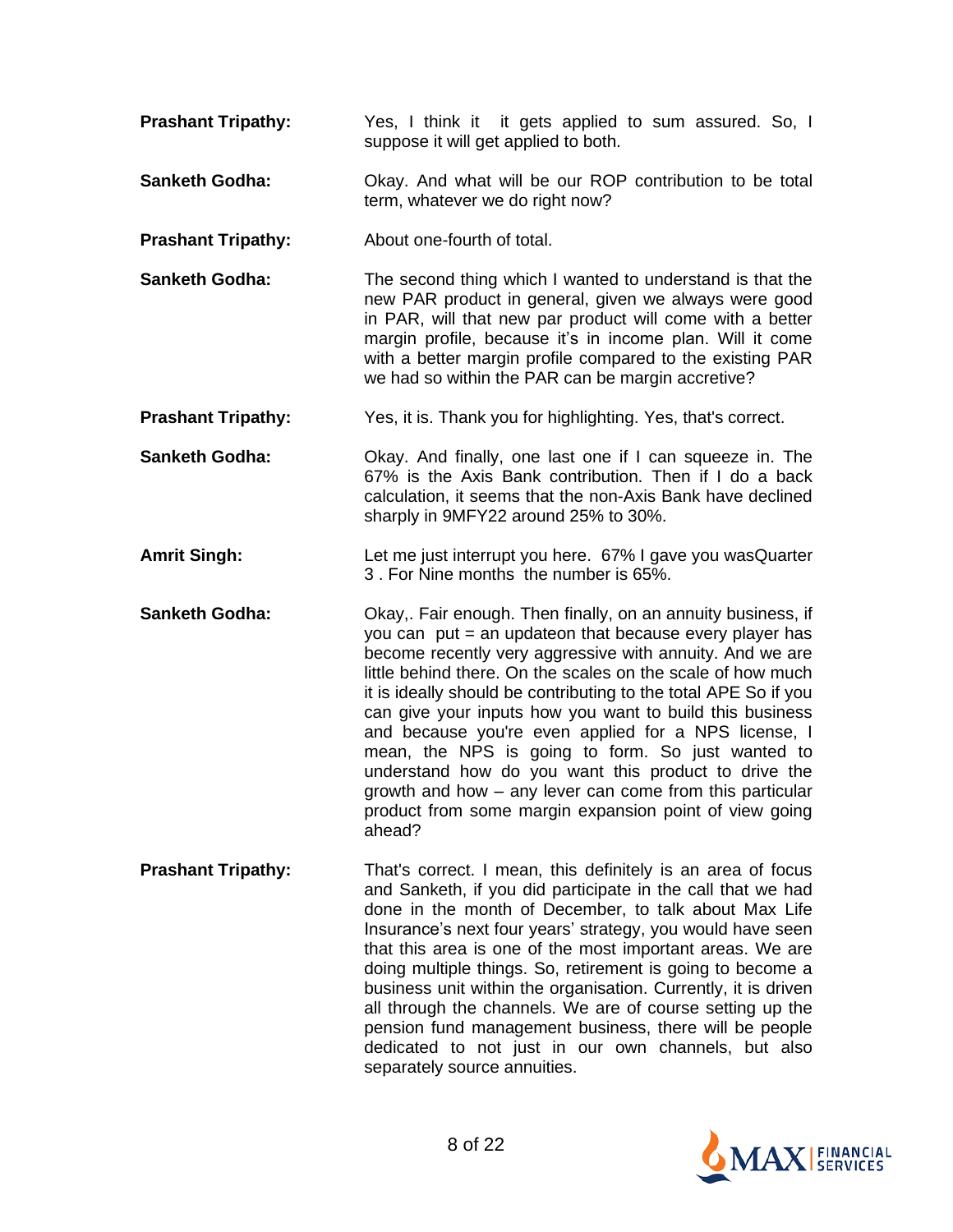We did start to focus on it earlier this year, actually end of last year, and we have about 49% growth on our annuity like business this year. If we were to look at two-year CAGR, it is upwards of 100%. So we are one of the fastest growing over the last two years, and we hope to accelerate this.

We are of course late in the game. If you look at our overall proportions, it comes only close to 1% versus 3% to 4% for the large players, but we hope to catch up very quickly.

**Sankenth Godha:** Okay. And probably last one. Credit life doubled almost in nine numbers year-on-year, from INR 26-odd crore to INR 51 crore. So still it remains a tactical call or we have changed our focus to make it more of a margin driver or a core business to be part of total utility induction.

- **Prashant Tripathy:** No, like, we have always maintained., rather than giving it any name of tactical or strategic, this an important area for us but we are selective about margin accretive business and hence we will pick and choose. So, we are not out looking very significant growth in this area, we will only focus on those relationships, which give a better margin profile.
- **Moderator:** Thank you. The next question is from the line of Avinash Singh from Emkay Global. Please go ahead.
- **Avinash Singh:** Two questions. First, on individual protection. If we see in terms of number of policies, almost, it has declined by 30% in the first nine months across the price hike. Now, again, going forward, because there's some sort of a price hike imminent, now, what sort of growth, you would see in maybe FY '23, what you expect to see in terms of how this individual number of policies trend will behave? How you expect them to behave?

And secondly, sorry, I joined the call late. I don't know if you addressed, but is there any update on the two fronts, that 5%, I guess, that option to buy from Mitsui Sumitomo's stake in Max Life. And another is Axis Bank incremental. I mean, beyond that initial allotment, they have the option to go up to 20%. So, what that would be?

**Prashant Tripathy:** Avinash ji, always a pleasure to hear from you, and hope you're doing well. If you look at our individual retail business of last five years, we've grown over 49% year-onyear, and we have a very strong view on protection. Last two years were unusual, you would agree. The first year, we were writing a lot of business and about came the Delta variant, and of course, the supply side constraints

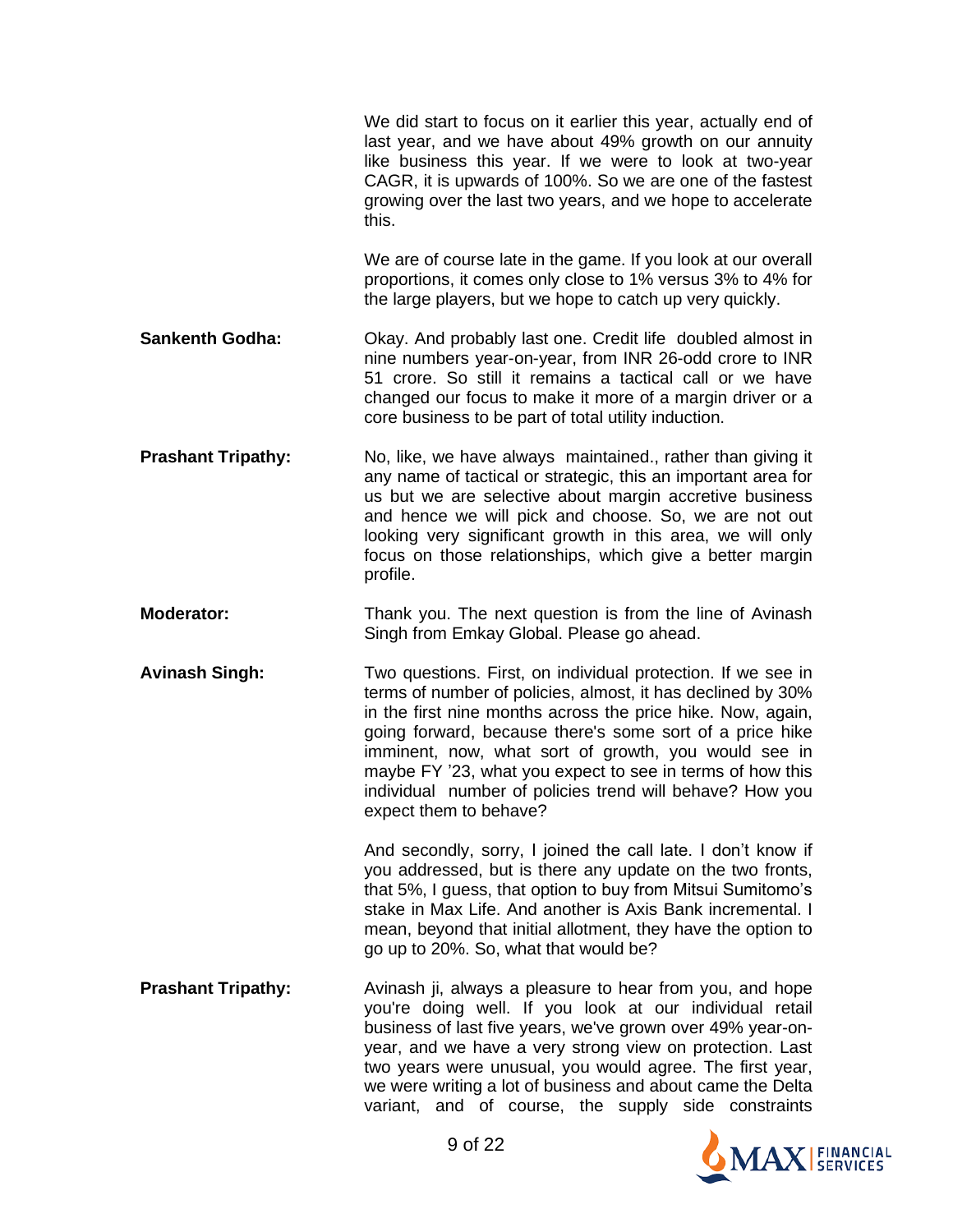emerged, because of which a number of policies actually went down. I'm hoping that in quarter four, we will start to see growth, not just on the APE basis, but also on a number of policies basis. So, the big reason of reduction in number of policies that you see is only because of protection. And like I mentioned to you, we are on growth path now. In December, we grew on retail protection. So in Quarter 4, I'm reasonably sure you will start to see growth on the number of policies.

On the other two questions that you asked, as we mentioned to you, we have filed for approval, and that approval is pending with the regulator. And in due course we hope to receive the approval. Of course, the regulator has, at this point in time it's his own timelines to approve it and it is taking a bit longer, which I appreciate, and we are in touch with the regulator, we have responded to all the questions. So, I'm very optimistic that it should come our way.

On the other one, I think it's consequential subsequent to this approval, I think over the next 12 months, further approval requests will be sent to IRDAI. We are on the path to get the approval and we will update you as and when we receive the rules from IRDAI.

- **Avinash Singh:** Just a follow up on the first, again. Because now the protection of course, because of pricing catching up with diversity, the mortality trend on the individual protection, and prices going up, do you incrementally see the behavioral aspect of customers changing as sort of again going more towards or demand for ROP product increasing? Because I mean, the ticket sizes of protection is increasing. So, I mean simply for risk cover. Of course, ROP is, of course, that also has a higher premium for that return of premium product part. But do you see behaviorally sort of a demand for ROP increasing at the prices for pure protection is increasing?
- **Amrit Singh:** Avinash, actually, offline channels typically are the ones which sell ROP in higher quantum. Largely, it also optimizes for the ticket size for an offline incentive to be right for them. And given that in the first six -seven months, we were very cautious about protection business and once the wave was behind us, we have started pressing the pedal on protection business. It will take some time for the offline channels to start picking it up. So, till that time, the ROP business contribution will appear low. And Prashant indicated ROP number at around 25%, which has come off a little bit largely because very strong momentum is being experienced in the e-commerce channel, in the online

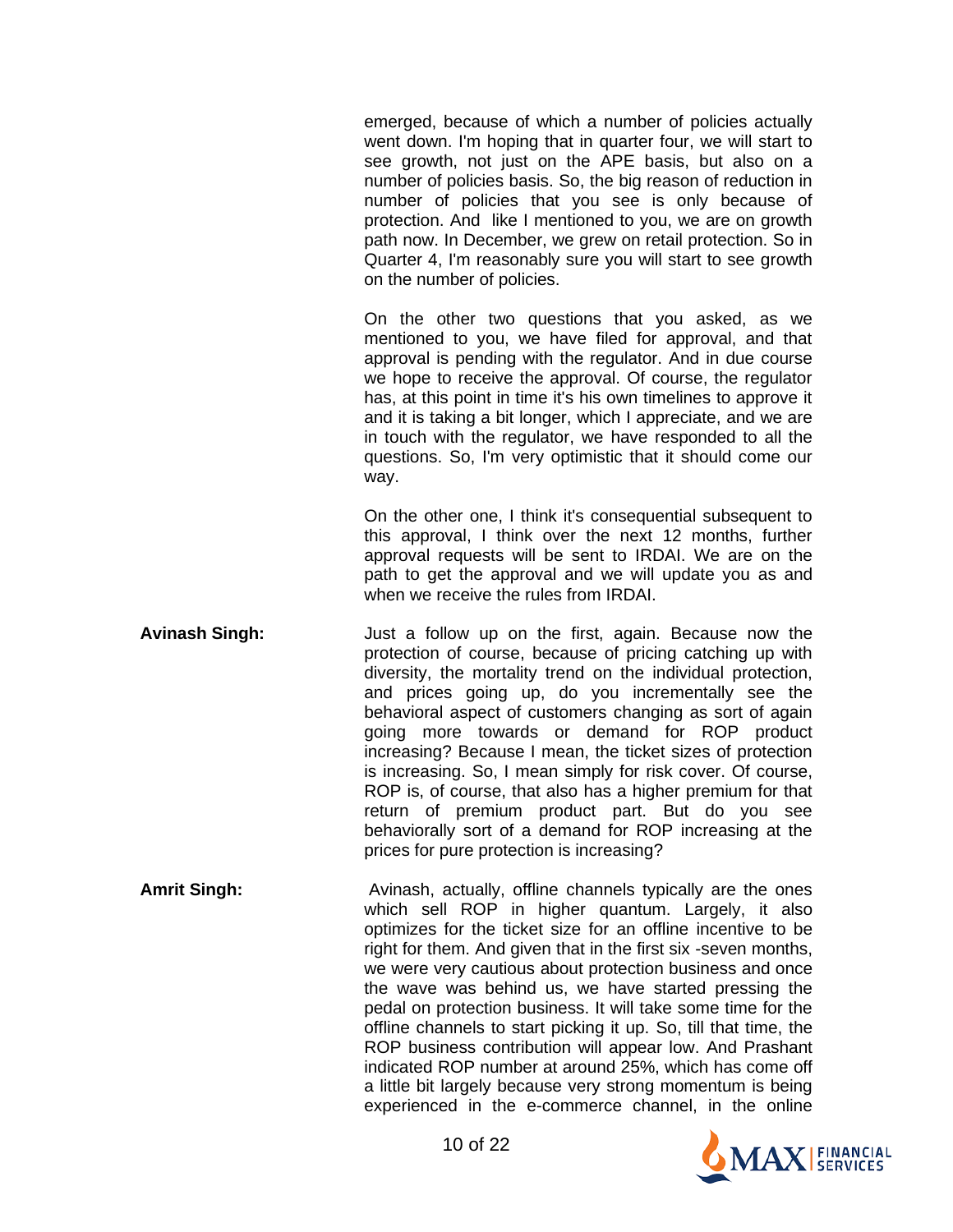channel where ROP is not necessarily the favorite product. ROP becomes a favourite product from an offline channel, and you will see once offline starts coming back in line, even the ROP contribution start increasing. So that's what I'll say. From a consumer, it's a bit of a both, consumers and a distributor led play, which causes ROP to increase.

**Moderator:** Thank you. The next question is from the line of Harshit Toshniwal from Premji Invest. Please go ahead.

**Harshit Toshniwal:** Just two questions, Amrit. So I mean, clearly, when we look at our business mix, and possibly as we look at FY '23, one that ULIP is doing well and an overall level and at the same point of time, just want to understand that to be non-par is now at much reasonable mix of 24% to 25%. So wanted to reinforce and get your sense on the margin guidance that should 24% to 25% be a more sustainable levels on a medium term basis?

> And the second question is on the non-PAR piece . So if I'm not wrong, I mean, one, one and a half years ago, we had a lot of unused FRA, which gave us the benefit on the non-par with respect to margin. And just wanted to understand that isn't that our construct and our FRA arrangements allow us to make slightly better than industry margin in that segment? North of 30% to 35% kind of margin. And I mean, just want to understand if there is a product construct slightly different than what industry construct is like?

**Prashant Tripathy:** Yes. Let me first take the first question. On margin guidance, like I've been saying our guidance will be anywhere between 25% to 26%. While you see the ULIP mix for this quarter to be on the higher side. Like always, we try to balance it and you will see that happen. So, it will be an optimal mix between growth and margin that we drive. So, my guidance will be about 25% to 26%. And as time passes over the next three to four years, we do expect it to go upwards in the range of 27% to 28% because we have huge aspirations towards growth, towards focus on protection, annuities. So, we are anticipating that margin should trend up starting from 25% to 26%.

> On your second question, I don't think there is any differentiation. I think most of the players in the market are working with FRA. So, the only delta that can emerge is your ability to negotiate and find the best rates and play with the margin. So, we make reasonably good margins, what I can confirm to you on non-PAR book. I feel very optimistic, and we hope that if everything works, well, we

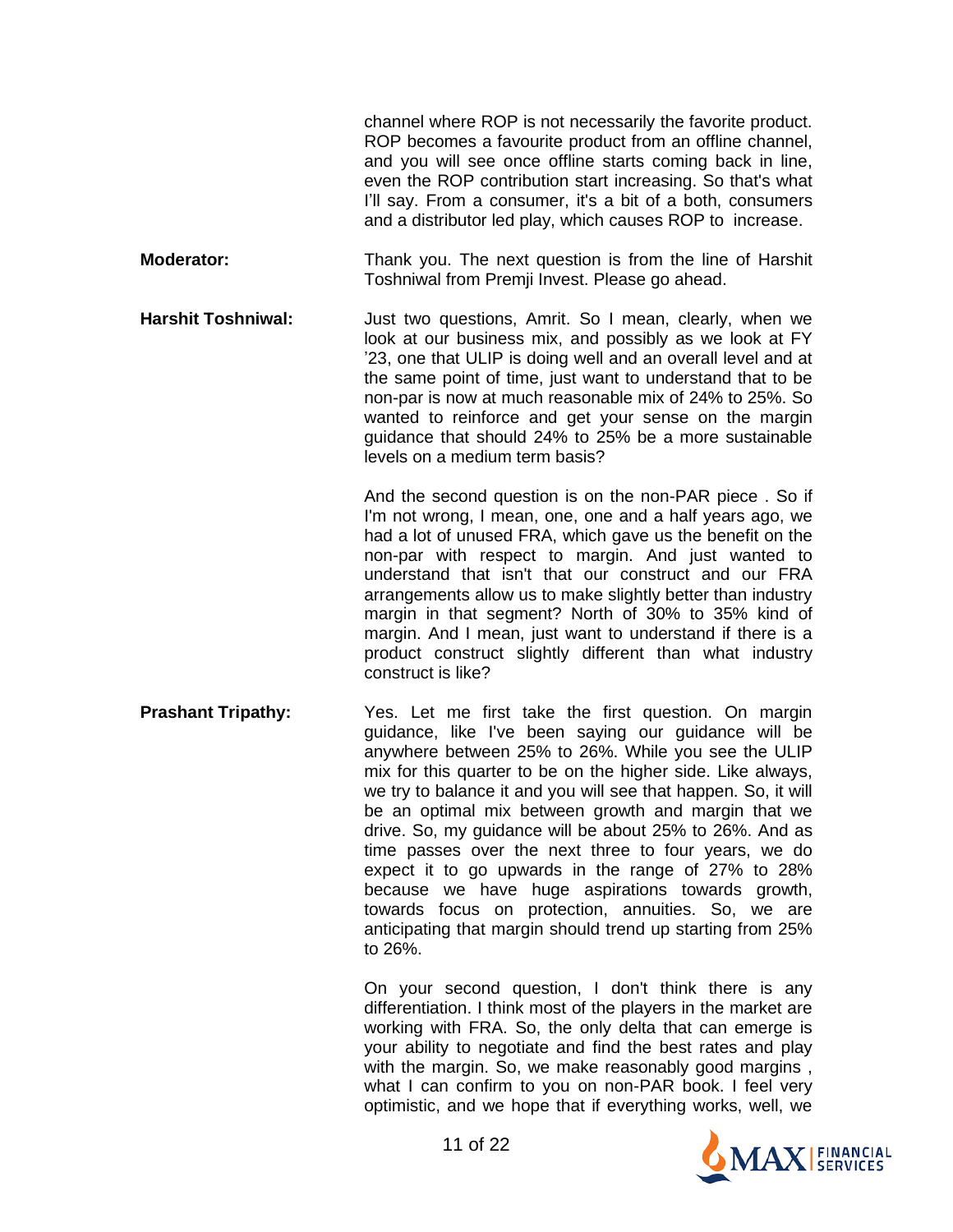should be in the range of about 30% to 35% as a target. We could land up in quarters at around 25%. But the target will be to be between 30% to 35%.

- **Harshit Toshniwal:** So, one thing on the last piece on that. So that 30% to 35% margin or non-PAR, that's large. I mean, we had an advantage or the FRAs because I think in Feb-March '20, we had agreed on to a lot of FRA rates which were favorable for us and gave us the benefit over the last one, one and a half years. So this 30% to 35% is sustainable even at a more normal level of operations?
- **Prashant Tripathy:** Sorry, Harshit. I didn't talk about margin as 35%. I said 30% to 35% of APE should come from non-PAR
- **Harshit Toshniwal:** Got it, got it, got. Sure. Okay. This particular 25% to 26% margin, just out of curiosity, I mean, nine months we are at 25%, obviously, Q4 to generally a ULIP heavy quarter for us.
- **Prashant Tripathy:** Yes, Harshit, if you look at last quarter, it was a ULIP heavy quarter. We ended up with 20%, almost close to 25%. So, we are hoping that it's quite real because in the last quarter, sales are also more which gives you an advantage on better leverage. So hopefully we'll end up between 25% to 26%.
- **Moderator:** Thank you. Next question is from the line of Adarsh Parasrampuria from CLSA. Please go ahead.
- **Adarsh Parasrampuria:** My question is that I'm just trying to understand the duration this product across the sector right, which is non-PAR, more non-PAR, more PAR, on the longer duration has increased over the last two, three years, which obviously comes with higher margins as well. I'm just trying to understand, obviously you partly answered it in the non-par mixed target that you have. But overall just wanted to understand how that plays out if you take the whole traditional business together?
- **Prashant Tripathy:** Basically, if you look at our target mix, we generally try for 60%, traditional 40% ULIP. I mean, that will be something which is closer to ideal, I mean, better will be for us twothirds traditional, one-third ULIP. In some quarters, it may go up or down. And within the traditional side, of course, it's a good mix of short term and long term. There is of course, a desire to move more and more towards long term, provided we manage the risk well, definitely, that is kept in mind. So that is matched. But ideally one would like to have a good balance between long term and short term. If you sell short term a bit more, you're able to drive the

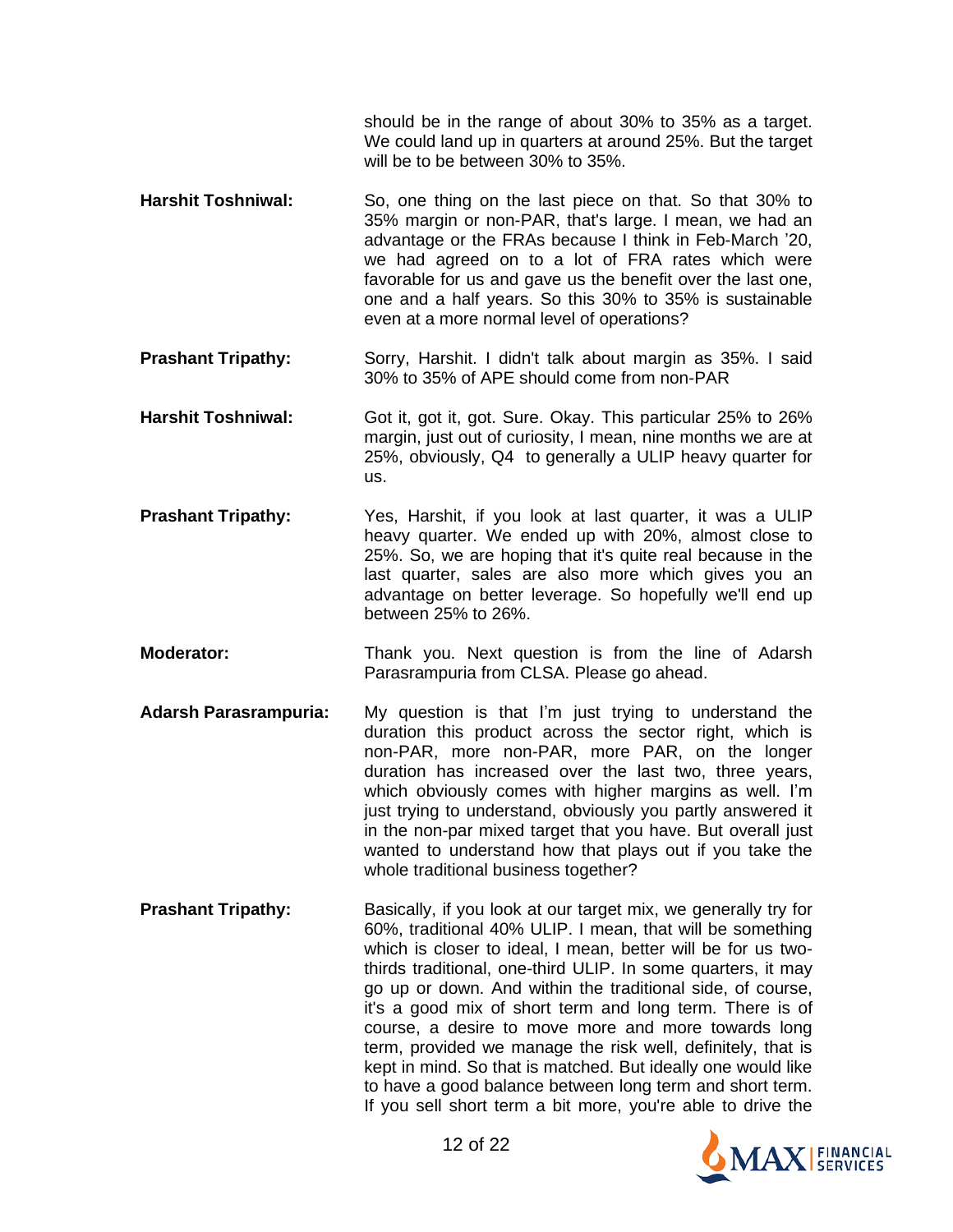business more. And you can get good growth, because long term actually requires a commitment to pay over a long period of time. So basically, it's always a right balance or optimal point that one is looking for between short term and long term. Yes, you're right the long term gives better margin, but at the same time risk management, hedging etc are instruments or mechanisms that one should always keep in mind.

**Adarsh Parasrampuria:** And related question, Prashant, is that given that the large mix shift between this long term versus short term happened in '21, and you did talk about maybe investing in '22, but then recouping a part of operational efficiency in margins over '23, and '24. Where are we on that? So, should one expect product mix margin improvement will be lesser next two years, that will you be able to squeeze something on the opex?

**Prashant Tripathy:** I think that we did squeeze a lot on opex. Last couple of years and of course, there is an increase in opex that you see, but I can confirm to you that it's all variable to sale. So really at on ground level, we have been quite tough on expenses. We have been trying to control the expenses quite considerably. Last year, definitely many things around compensation decisions, number of people deployed, etc, also helped us and we are on that journey.

> I think if you were to look at us, our sales, versus maybe top three players, there's a delta between us. If you were to look at our renewals versus top three players, there's a delta. So, I think a large part of margin upside that we might end up getting will also be out of scale, because expenses are not going to, especially the fixed expenses are not going to increase in the same proportion. So, and I mentioned that from 25% to 26%, to 27% or 28% journey that we should see over the next three- four years that will happen maybe 60% to 70%, because of more focus on annuities, riders, protection and about 30% because of expense leverage that we might end up with.

**Adarsh Parasrampuria:** Got it, Prashant. And maybe just one last question is one of the peers has a saying that we will reinsure only beyond INR 1 crore, right? So anybody can spin it both ways. One could be that there's a little bit of riskiness, hence, you need to retain a little bit more than the second aspect could be that overall, the pricing of reinsurances got a lot sane, or on the other extreme, quite expensive. So, I rather retain it in my books, and it will be more profitable, right? So, I wanted to check after this hike or whatever you're negotiating, are we it, or there is more to come in terms of tightening?

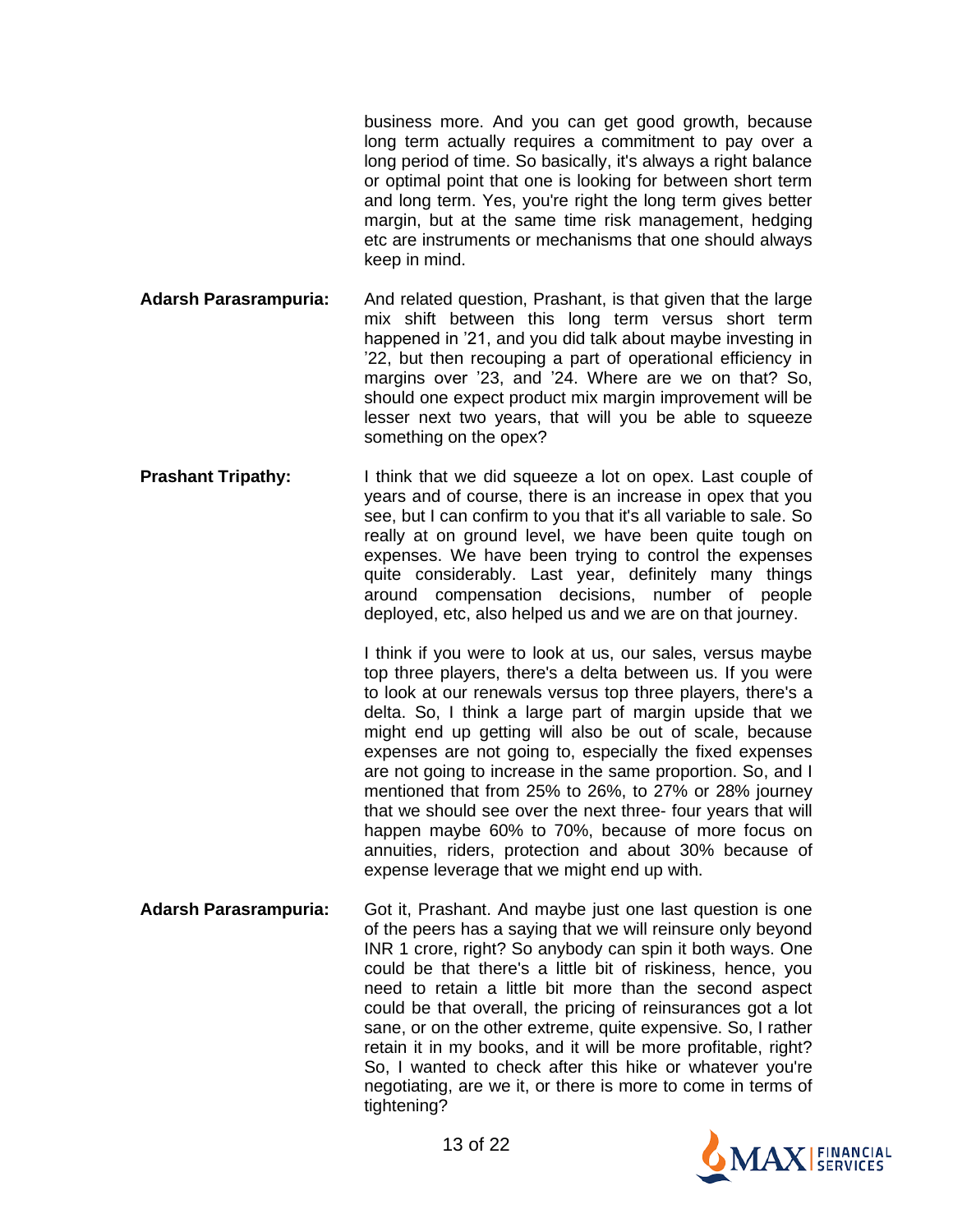**Prashant Tripathy:** I think this increase, one has to see in two contexts. I think, the first one was all of us were pricing very aggressively to start with, a few years ago, four or five years ago, the **IALM** table that we'll use will be early '20s. That's kind of the number. But as time passed, you'll realize that the kind of target segments that we were all going to, the mortality experience was a bit higher. Unfortunately, a big part of that burden was carried on or carried by the reinsurance providers. And then came COVID. And after COVID there was further impact. Now, if you look at the reinsurance providers, I think the rate increase, they are trying to recoup some of the losses that they have had. But more so it's tactical over one or two years. And we need to just include that and make that as a part. They will, of course, increase over a long period of time, but the way it will come in pricing, will be far more moderate than the recoup that they're trying.

> Now, in that context, I think expectation of the reinsurance provider that you also take a bit more risk is very logical. Now, we, in our understanding, going up to, I mean, retaining all risks absolutely doesn't make sense because it creates huge burden on your capital requirement, it adds to risk and at the end of the day, this is a game of risk sharing. We are in the business. Customer is sharing risk with us; we share risk with somebody else. I think a marginal increase of the kind that we're talking about gives a good exposure to the outside party, as well as retains some risk in our books. It optimizes for capital requirements. So, I'm very comfortable. And I'm of the opinion that as much as possible, one should share risk. I don't think by keeping too much risk in our books there is a huge opportunity to make tons of money, because if that were the case, the reinsurance companies would be making a lot of money right now, which they are not. So I think we are trying to do is find the right balance. Is the price increase it? Looks like, basis all our experience, looks like, I think if things were to improve, which I hope it should, it may go down. So, I'm just keeping my fingers crossed. It's a very long-term contract to be honest, Adarsh. So, we don't have experience of what will happen after 10 years and 15 years or somebody doing the book. We are just learning through it. But hopefully, I think we have hit the high point.

**Adarsh Parasrampuria:** And the last one is as an outsider, how do I track the underwriting experiences that will reinsurers are having with each company because eventually that will come to the fore, right? Today just about that we are -- as an outsider I see it is it's an APE growth, right? But beyond

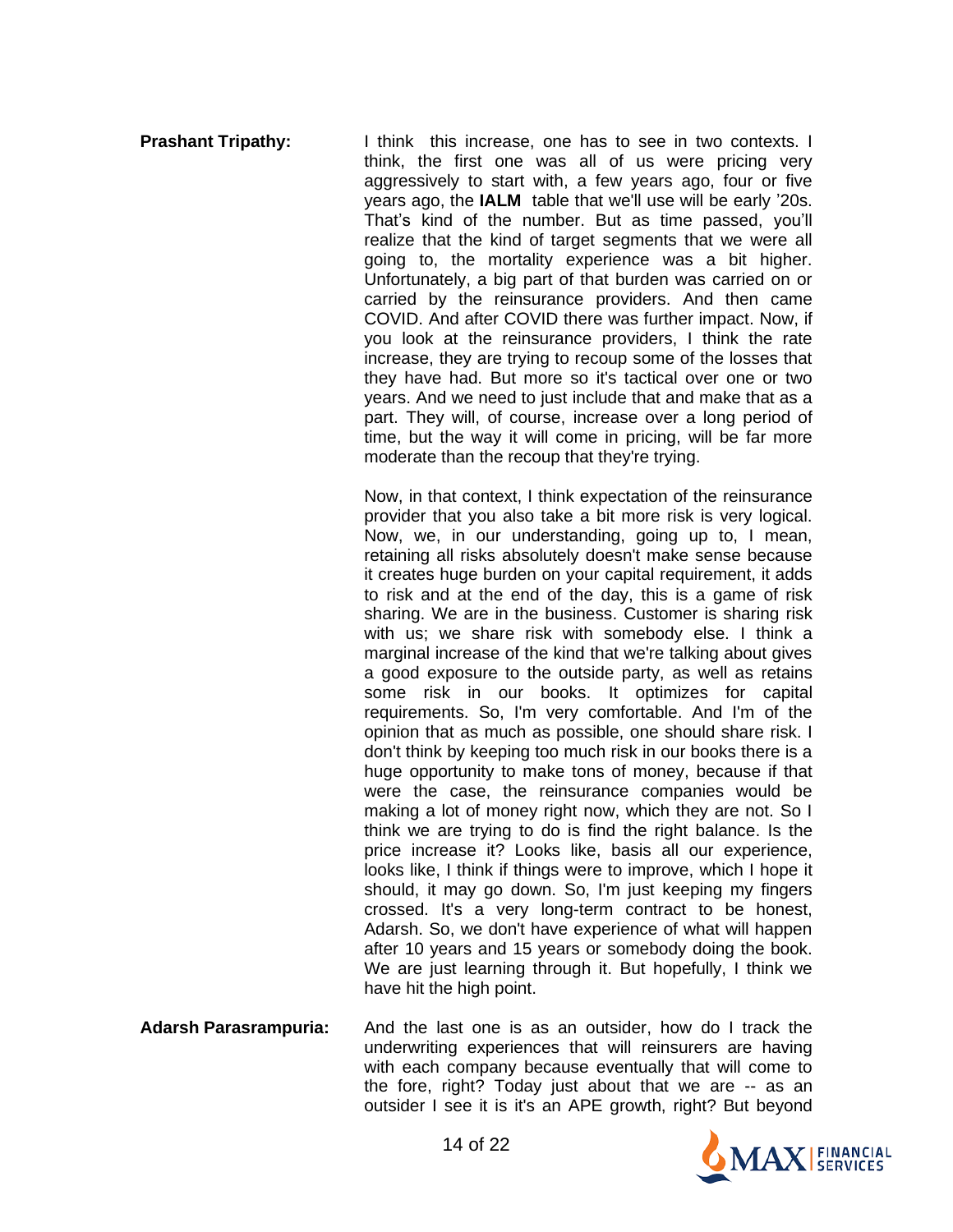the point, it's also a lot to do with underwriting. How are we placed basis how you would benchmark or the feedback you get from reinsurers? And any way we can track this from the outside?

- **Prashant Tripathy:** Yes, I mean, basically, two ways you could track. First, look at how the claims are. If there's discontinuity in claims and your claims are coming much higher, then of course, there is higher than expected run rate. So, very crude way of looking at that. The other way is when companies talk about operating variances, you could dig deeper to find out the root cause. I mean, really operating variances come out of either persistency related issues or claims related issues. So that's the other way you could find out. As far as we are concerned, we are pretty comfortable. I think we all had a tough time, one-off hopefully, to manage through COVID. So, it really doesn't make sense to look at operating variances or whatever over last eight months, six, seven months, but hopefully going forward. That could be one marker that analyst community in general could be in need for.
- **Moderator:** Thank you. The next question is from the line of Nidhesh Jain from Investec. Please go ahead.
- **Nidhesh Jain:** Thanks for the opportunity. Sir, can you speak about some how the trends from the digital initiatives that we have put out and how the trends of sales from our own website or from the aggregators that we have tied up?
- **Prashant Tripathy:** So that's really one of the fastest growing areas for Max Life Insurance. As you know, last quarter we grew a close to 100% year-on-year in digital space. So, we are seeing tremendous growth there, not just from the aggregator platforms, but onto our platforms also. That's really doing wonders. We also took a decision. Like, we mentioned, we hold 30% of the market at this point of time on the aggregator as well as direct platform sales, for protection. So that part is going really well. We also started in a small way selling savings and capital guarantee kind of designs, and very quickly, our share went up on the largest aggregator platform platform from 1% to 10%. So that entire part is doing very well.

We are also, working on many initiatives and projects. You would have seen in media that we have come up with very innovative solutions for homemakers, a segment which was not catered to. So we are going to go there. Other plans of very innovative designs are going to come up. So that part is working very well. And you may remember, Nidhesh, that's our one of the top priorities for next four,

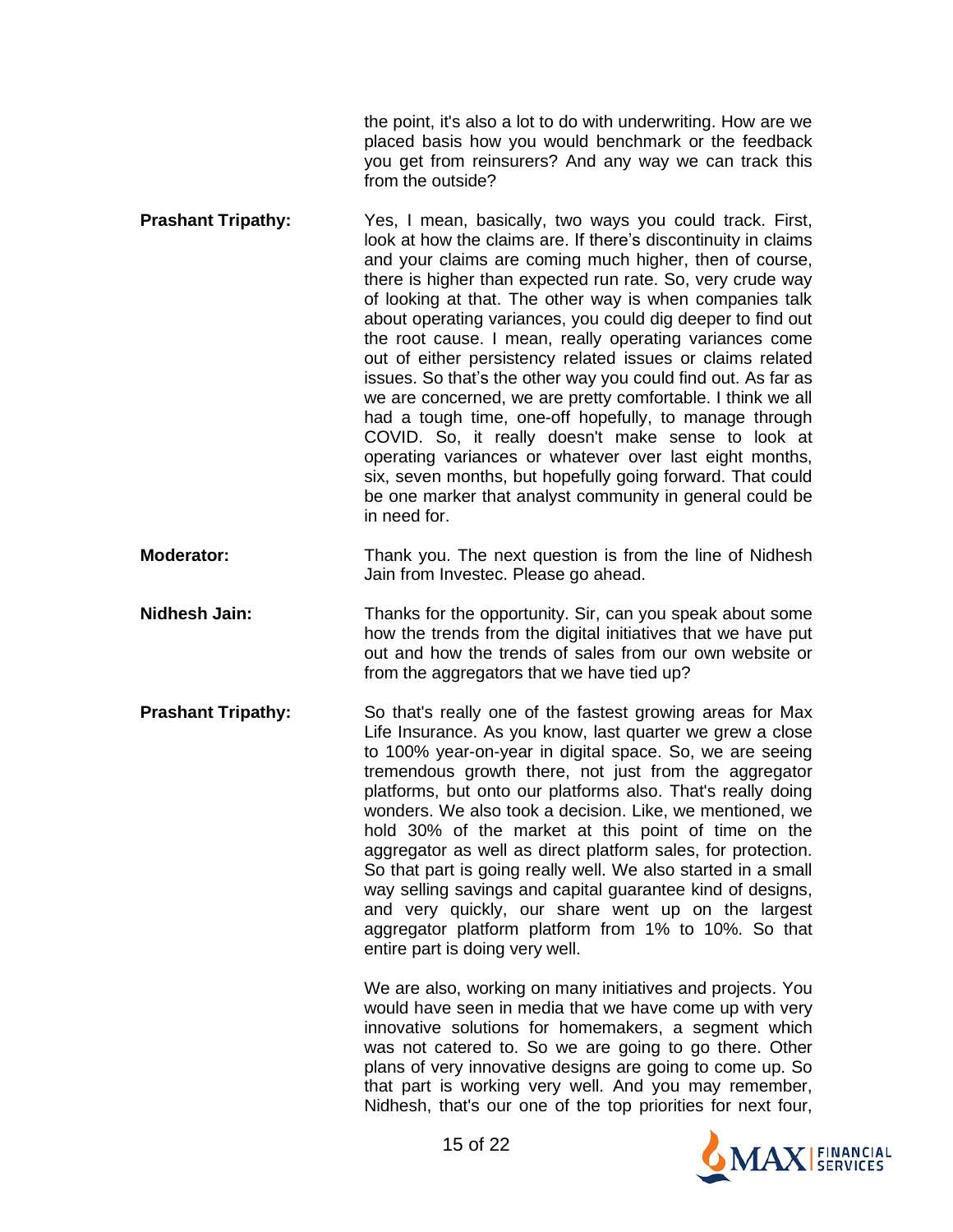five years to grow that area. So, we are well on that journey. As far as the other elements of digitalization is concerned, again, we have made very good progress. There is work that we've done in the digital area for our agency channels. We have very recently launched a stateof-the-art activity management solution, which has also propped up our overall productivity. That is working very well. The total push towards the cloud, we have moved and taking from maybe 18% to 39% over the last nine months. So that's also worked very well.

We have integration with Axis marketplaces. This is called Thanos. And that we are just trying to put more and more products on the Axis marketplace. And that's another area of focus. We have within our HR area as well as investment area, we implemented SAP just now to take care of future growth. So, there's 360-degree work taking place at this point of time around digitalization and hopefully, next time we have a meeting like we did in the month of December, we will also update you as to how we are making progress in them.

- **Nidhesh Jain:** Sure. And can you say what is the contribution of this channel to our overall APE as of now?
- **Prashant Tripathy:** It will be a smaller number, to be honest. We have done about more than INR 3,700 crore APEs. So, in that context, maybe 2% to 3%, my sense, 3% percent. What is the number? Just digging the number out, give us a second.
- **Nidhesh Jain:** Sure.
- **Prashant Tripathy:** 4% is the number, Nidhesh, 4%. On VNB basis, it will be significantly more. we don't disclose margins at channel level. So I won't be able to do that, but it will be significantly more.
- **Nidhesh Jain:** And sir, on the operating expenses, how should we think about from the next two to three-year perspective? What portion of our expenses are fixed where we will get the benefit of the scale, and if you can quantify what could be the impact on the margins because of operating leverage over the next, let's say, two to three years.
- **Prashant Tripathy:** So, I think the operating leverage will come, but if we like, we shared last time in the -- not in the Analyst call, but separately as Management. We are on a very expeditious, ambitious journey to increase sales on our e-commerce platforms, our own channel, through protection, annuity, et c. So, I think next year is the year where we will have to

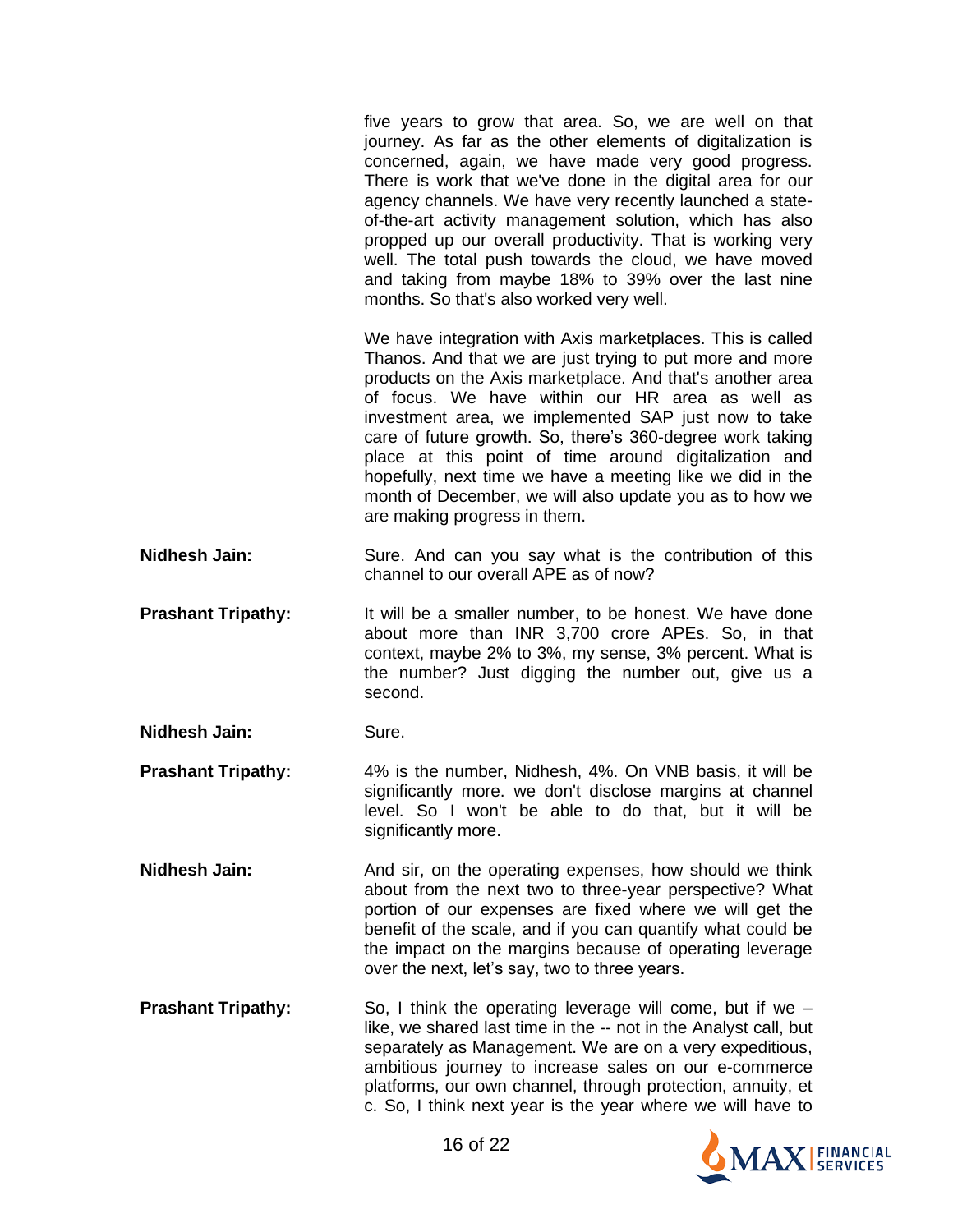make investment in people, setting up teams, enlarging leadership capacity, which we'll do that, maybe seek consulting help. So, I think you will see some increase next year. But hopefully, once we do that, and that starts to come through, you will start to see operating leverage. So I'm saying over the next 12 months I won't give a picture that there'll be a lot of operating leverage, but beyond that, most definitely.

- **Nidhesh Jain:** Understood,. And lastly, and the Axis Bank channel now, it is already open architecture for the last two to three years. So, how the market share trends in that channel? And how are we preparing ourselves if they completely open up for the other life insurance company.
- **Prashant Tripathy:** So, it is an open architecture, and the open architecture is already with two other people along with us. So it's fully open architecture to the level of regulatory permissible number of players. And we have learned, how to play in open architecture, which is great, but at the same time Axis Bank, being our promoter and shareholder is hugely supportive of all the aspirations that Max Life Insurance has. And will be working long with us to make sure that we continue to grow through Axis channel at a very healthy pace. Unlike other open architecture platforms, the only difference that you have to keep in mind is there is a direct shareholding relationship also. Which is not common with other open architecture platforms.

**Moderator:** Thank you. The next question is from the line of Nilay Jethani from BOI AXA Mutual Fund. Please go ahead.

- **Nilay Jethani:** Sir, my first question was on the protection side of the business. So, I've been hearing from last now two to three calls that we are going slow on protection due to supply side pressure, testing etc, not available. This quarter, we saw around 11% y-o-y growth. So, going ahead, are we seeing the supply side pressures taking a backseat and an individual can see growth from your own, or still the policy remain same, we will go slow considering Wave 3 etcare still in transition?
- **Prashant Tripathy:** No, actually, the first one. Going forward, I think we have a view on Omicron, and we believe that it is not going to be as negatively impactful for any kind of business, especially around protection. So, we are very positive. We do want to grow. This is a specific area. So across all elements of protection, which is pure term, riders, health, we are hugely bullish, and it is going to be an area of investments for Max Life Insurance. So, I'm gonna say, going forward, I'm quite optimistic that you'll start to see growth in that area.

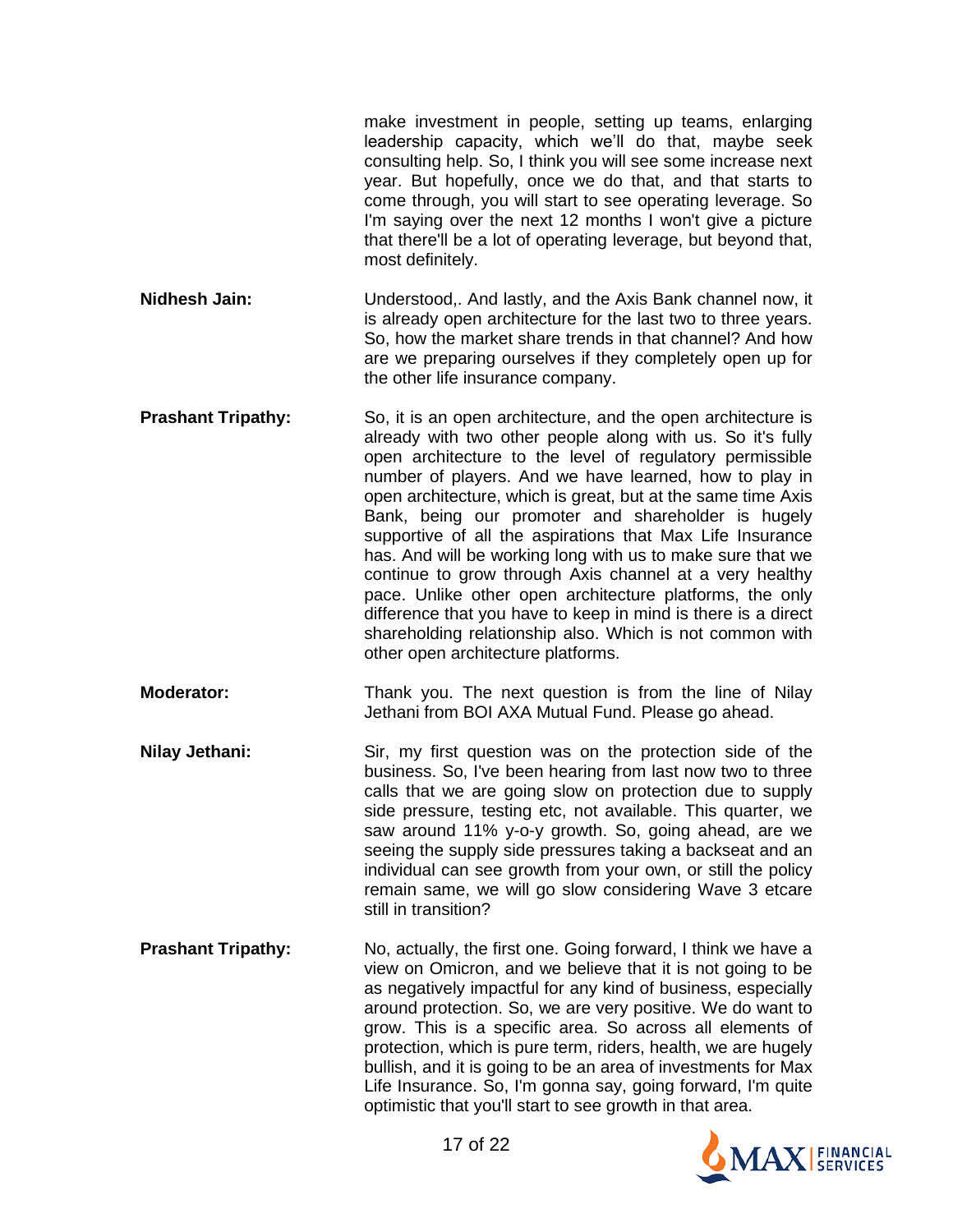- **Nilay Jethani:** One question on the margin side, I had. So you guided that we would like to be the VNB margins in the range of 25% to 26%. So the background from which I come from is ULIP, considering the strong equity market performance, will see a decent growth. Whether you try to pull it off, or whatever it is, but will try to continue to grow. Interest rate, expected to go up. So, banking products may or may not, but in general case have become competitive. So non-par will see some shakiness over there. So by and large, the low margin in will see a decent growth, whereas high margin business may take a backseat. So, what confidence it gives you to maintain that 25% to 26% VNB margin?
- **Prashant Tripathy:** Yes, I mean, if you look at our mix in Q2FY22, we had a margin of 29%, which was more skewed towards writing for non-PAR which we rebalanced. And if you look at our mix, in Q3FY22, there is a reasonable rebalancing that has taken place between ULIP and traditional side of the business. And despite doing that, our margin is about 24.9%. So, I think the business will work towards finding the optimal point between growth and margins. And I'm very hopeful that we will be able to hit the sweet spot with about, if we write too much of ULIP, like we have written in Q3FY22, maybe more towards 25%, those kinds of numbers, and if we are able to balance it better, maybe towards 26%. That's where the confidence comes from. Because as it's a seasonal business. So, we do more and more sales. And that also has a benefit on overall leverage. And that also drives margin. So I'm very hopeful that we should be able to, on a longer period basis, which means about full year basis, maintain a overall profile of about 25% to 26%.
- **Nilay Jethani:** One last question on the online side. So we said that online is going northwards of 50-70%. So wanted to understand when you sell it on plan online, so requirement for testing et cetera are curtailed or conditions remain same, or do we have a policy of up till a x lakh or x sum assured, we won't go for the testing et cetera. So what's the purpose of that fees going 70%?
- **Prashant Tripathy:** Yes, Max Life Insurance has 100% Health Check. 100%. So, everybody who buys from us protection, has to go through the health checkup. But what we have done is, we have eased the journey which means our ability actually to get the health check up done, have the result come quickly etc is of a higher order. And I think that's the way we will go. That's the guidance also from the reinsurance providers.

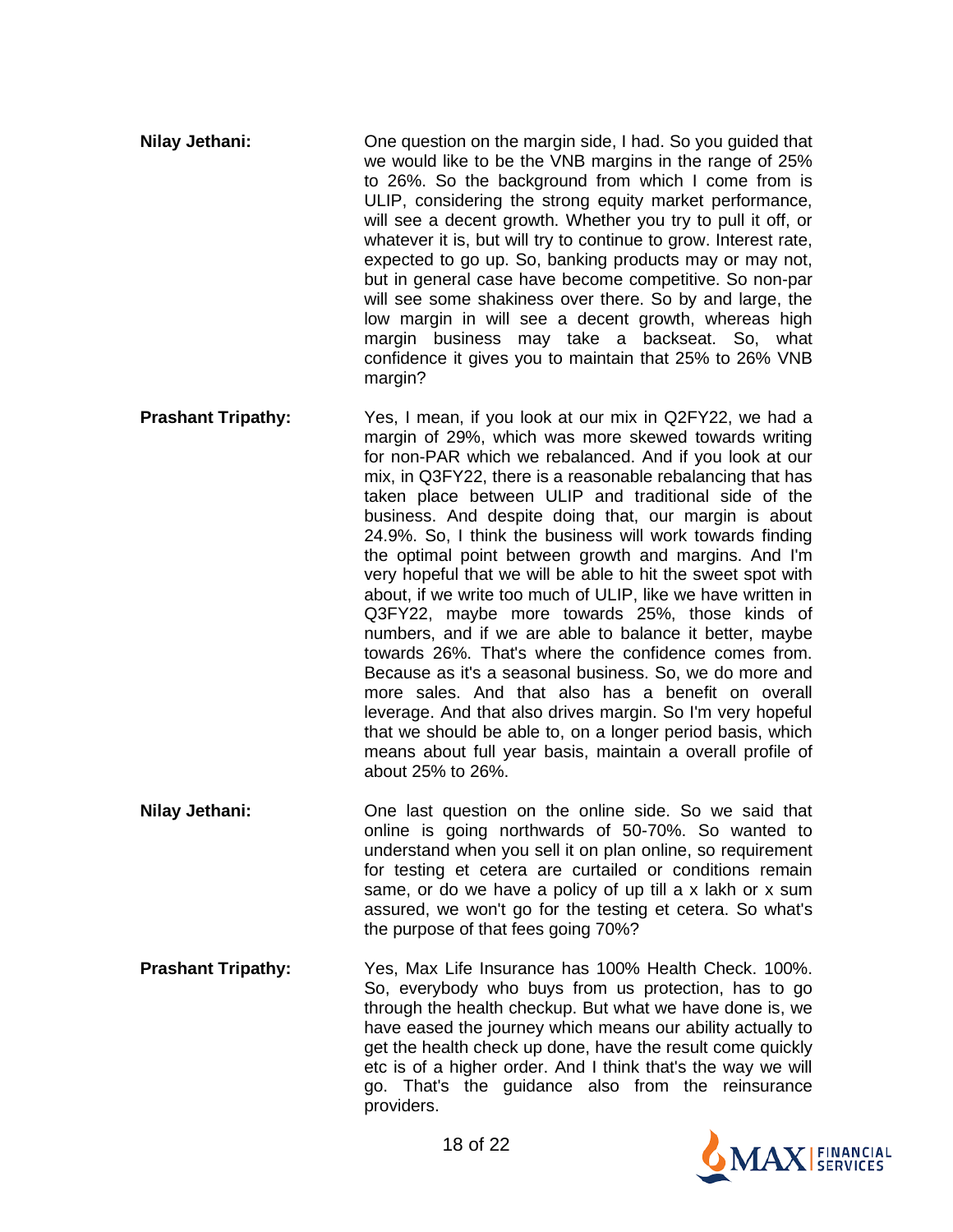|                          | At this point of time, we're not anywhere close to finding<br>tons of flexibility around it, especially for high sum assured<br>cases. So we do 100% test at this point of time.                                                                                                                                                                                                                                                                                                                                                                                                                                                                                                                                                                                                                                                                                                                                                                                                                                                                                                                                                            |
|--------------------------|---------------------------------------------------------------------------------------------------------------------------------------------------------------------------------------------------------------------------------------------------------------------------------------------------------------------------------------------------------------------------------------------------------------------------------------------------------------------------------------------------------------------------------------------------------------------------------------------------------------------------------------------------------------------------------------------------------------------------------------------------------------------------------------------------------------------------------------------------------------------------------------------------------------------------------------------------------------------------------------------------------------------------------------------------------------------------------------------------------------------------------------------|
| <b>Moderator:</b>        | Thank you. The next question is from the line of Neeraj<br>Toshniwal from UBS. Please go ahead.                                                                                                                                                                                                                                                                                                                                                                                                                                                                                                                                                                                                                                                                                                                                                                                                                                                                                                                                                                                                                                             |
| <b>Neeraj Toshniwal:</b> | The question is on riders. So, just wanted to get some<br>sense on that. Our attachment rate is improving vis-à-vis<br>past quarter. And whether you're just selling riders to<br>protection or also ULIP as some features within that and<br>with their margin for that fulfilling ULIP has improved?                                                                                                                                                                                                                                                                                                                                                                                                                                                                                                                                                                                                                                                                                                                                                                                                                                      |
| <b>Amrit Singh:</b>      | Okay. So, if I got your question, your question is where are<br>we attaching riders. So, riders are being attached all<br>across. Actually, now our entire product portfolio suite is in<br>such a manner that riders can get attached all across. So,<br>even in ULIPs, the riders are getting attached. But as I<br>must say proprietary channels actually have been far<br>quicker to embrace it. And wherever the proprietary<br>channel is actually attaching a rider on a ULIP design,<br>there is a margin augmentation which is happening on the<br>ULIP as well. But because overall volumes are still low, I<br>mean from our overall margin perspective and VNB<br>perspective it's a small contribution number.<br>But I think we are picking up good healthy momentum. For<br>example, for the last quarter, we have grown over 100% on<br>our rider base. And for the year we are somewhere around<br>45% kind of levels actually with respect to our growth rates<br>also. So there is momentum that we are seeing and slowly<br>some of those practices are also gonna get shifted towards<br>our non-proprietary channels. |
| <b>Moderator:</b>        | Thank you. The next question is from the line of Haresh<br>Kapoor from IIFL Asset Management. Please go ahead.                                                                                                                                                                                                                                                                                                                                                                                                                                                                                                                                                                                                                                                                                                                                                                                                                                                                                                                                                                                                                              |
| <b>Haresh Kapoor:</b>    | So just couple of questions. One is your retention for the<br>protection business has gone up from INR 20 lakh to INR<br>30 lakh to INR 35 lakh. Could you answer that question in<br>terms of sum assured? What is your average sum<br>assured? What percentage of the overall business gets<br>retained now compared to previously?                                                                                                                                                                                                                                                                                                                                                                                                                                                                                                                                                                                                                                                                                                                                                                                                       |
| <b>Amrit Singh:</b>      | So our average sum assured is in the range of INR 80 lakh<br>to INR 90 lakh. That's how the range has remained. Now,<br>what Prashant mentioned is actually we are in the process<br>of negotiating and in discussions, actually. Today we are<br>retaining around INR 20 lakh on our books. And in our<br>negotiations with the reinsurer, this is likely to increase as                                                                                                                                                                                                                                                                                                                                                                                                                                                                                                                                                                                                                                                                                                                                                                   |

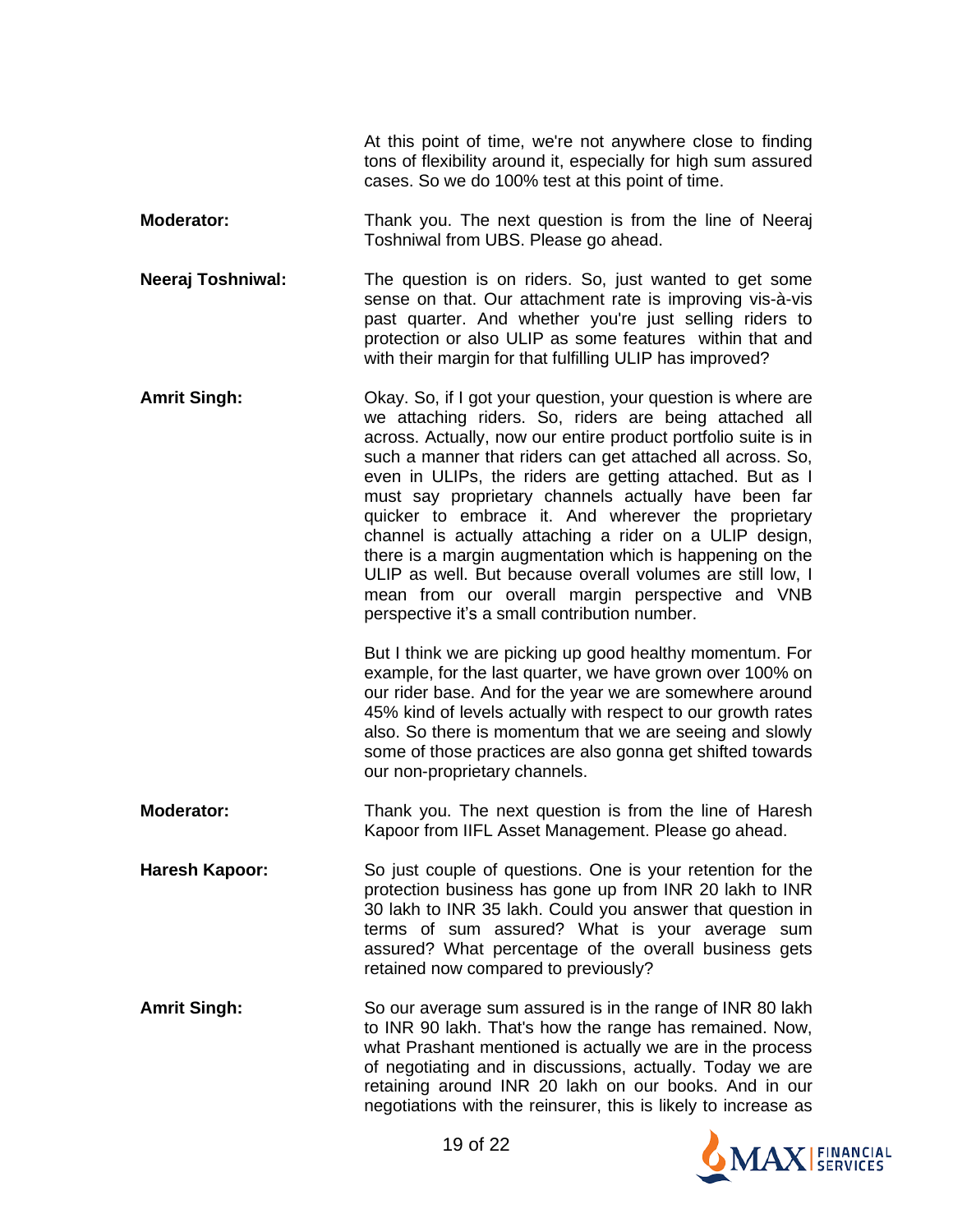Prashant actually highlighted earlier during the call. More in the ranges of 30% to 35% kind of retention levels.

- **Haresh Kapoor:** So, it will be probably around 20% to 30% right now? The current number?
- **Amrit Singh:** It is around 25%, yes, 25% current number.
- **Haresh Kapoor:** 25% current number. And if it goes to INR 30 lakh to INR 35 lakh, then that will become 35% to 40% of the business or higher?
- **Amrit Singh:** It will be in that range, I don't want to give a specific number because it's still under negotiation.
- **Haresh Kapoor:** Yes, you can just speak about range. It should be fine. So it should be around 30% to 40% or 40% to 50%?
- **Amrit Singh:** So it will be lesser than 40%. More, I think, between, anywhere between 30% to 40%.
- Haresh Kapoor: The other part is, just talking about, margin for business, maybe this year around 25% to 26%, maybe next year itself it's in that range. So, the growth from a VNB standpoint will broadly come from APE. So if you can comment a little bit around that, first is that December growth has been pretty strong for you and the industry as well. So how much of their growth has come from new product introduction, and what has been the pros there? Do you see growth again being strong in January? I do know that last month of the quarter is stronger and January is not really a comparable from a December number. But do you see growth rates good and how should the year shape up and maybe anything for next year as well? Because when we look at your numbers, it has broadly been in that INR 350 crore to INR 450 crore number for multiple months during the year, so, from June to November. So there is a lot of base which is favoring you. So next year how do you see that growth if you can just talk broadly will be helpful? And even January, December?
- **Prashant Tripathy:** I mean, it will be hard for me to give you a number, but last five years our growth rate, five year CAGR is 19%. We've grown last five years 19%. So one would look at accelerating that a little bit and doing better than the five year CAGR. Quarters will go up or down for a variety of reasons. So, I wouldn't quite be driven. As far as this quarter is concerned, of course, we have had, January is, because of Omicron variant, etc, we have seen impact on footfalls, we have seen impact on people falling sick. So, we just need to see how it generally plays out. But one

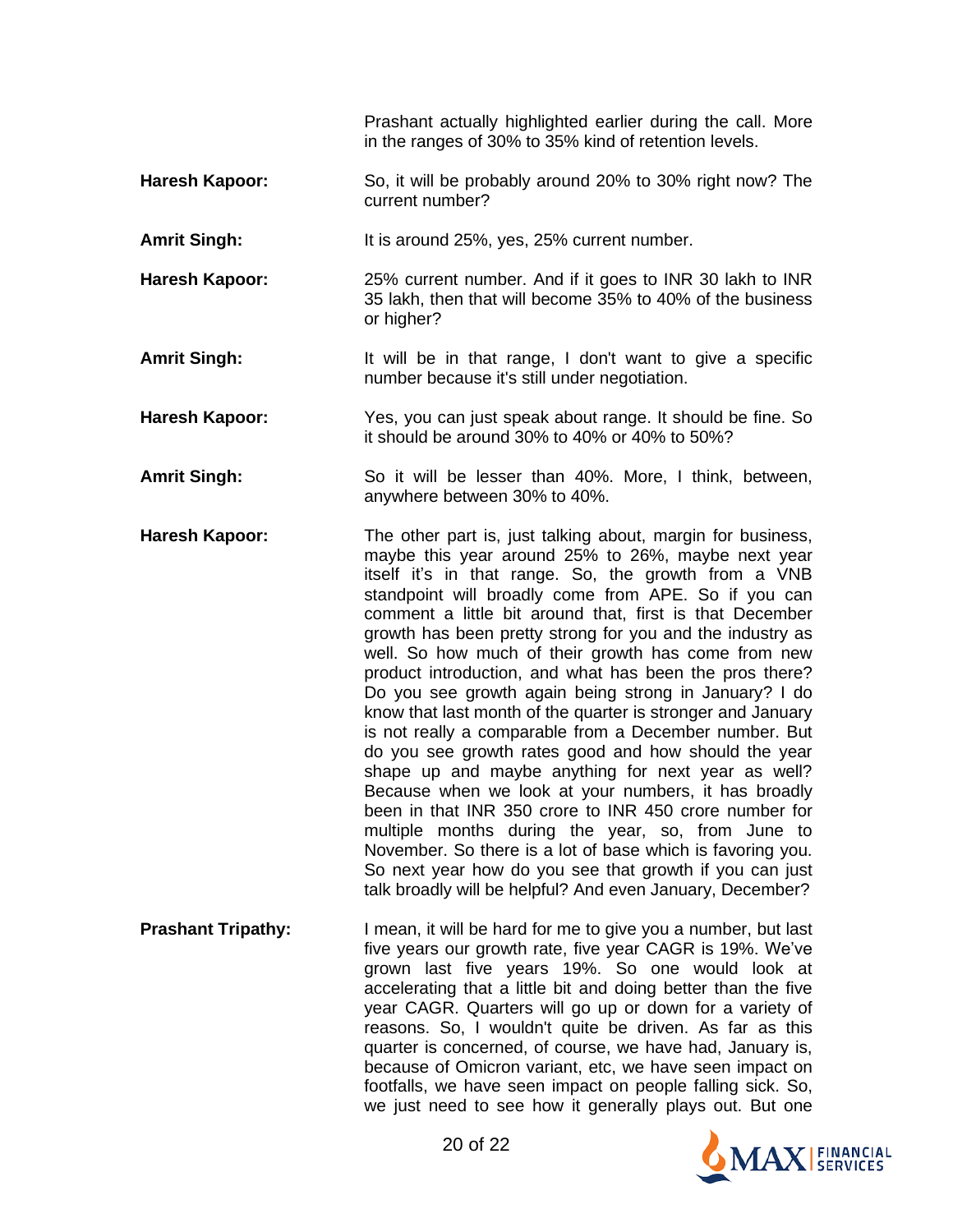would work hard towards maintaining the growth trajectory and do well. Let's keep it at that level. But over a long period of time, like we mentioned in the month of December also when we met with many of you, we are out looking robust growth of a better than five-year CAGR kind of a numbers over the next four or five years. **Haresh Kapoor:** Yes. And can you just answer that question, in December, how much of the growth was from new product, introduction? **Prashant Tripathy:** I don't have those numbers. Maybe we could provide that to you separately. We had to two new products that we launched. One in non-par, and one in par. But I must say a lot -- a large part of growth also came from ULIP, which is not out of new products. **Haresh Kapoor:** Sure. And last thing from my end is your market share and Axis Bank channel, if you can comment on that. **Prashant Tripathy:** Yes, I mean, it goes up or down. But currently closer to maybe 80%. **Moderator:** Thank you. We'll take the next question, which is from the line of Nischint Chawathe from Kotak Securities. Please go ahead. **Nischint Chawathe:** Hi. Most of my questions are answered. Just one clarification. And this was essentially on the rate hikes for protection policies. I think what you mentioned is that currently you are in negotiations with the reinsurer, and whatever is the hike that comes in, you will fully pass it onto your customers. And I think you also kind of mentioned that you're going to look at increasing the retention rates. So does it mean that the overall margins of the protection business go up after this? **Prashant Tripathy:** Yes, I mean, one will try to. But at the end it's a combination of many things, market sources, how much margin can we generate, but one thing is very sure that the margins are not going to get diluted from where we are. **Nischint Chawathe:** Sure. And just one last more question is on the Axis Bank. I don't know if you mentioned it, but would you have some

terms of where your market share would settle? I think you mentioned somewhere close to 80%. **Prashant Tripathy:** Many a times, we don't even know the market share. So,

what I told you is my high level estimate. What I can tell

kind of medium-term outlook or guidance from the bank in